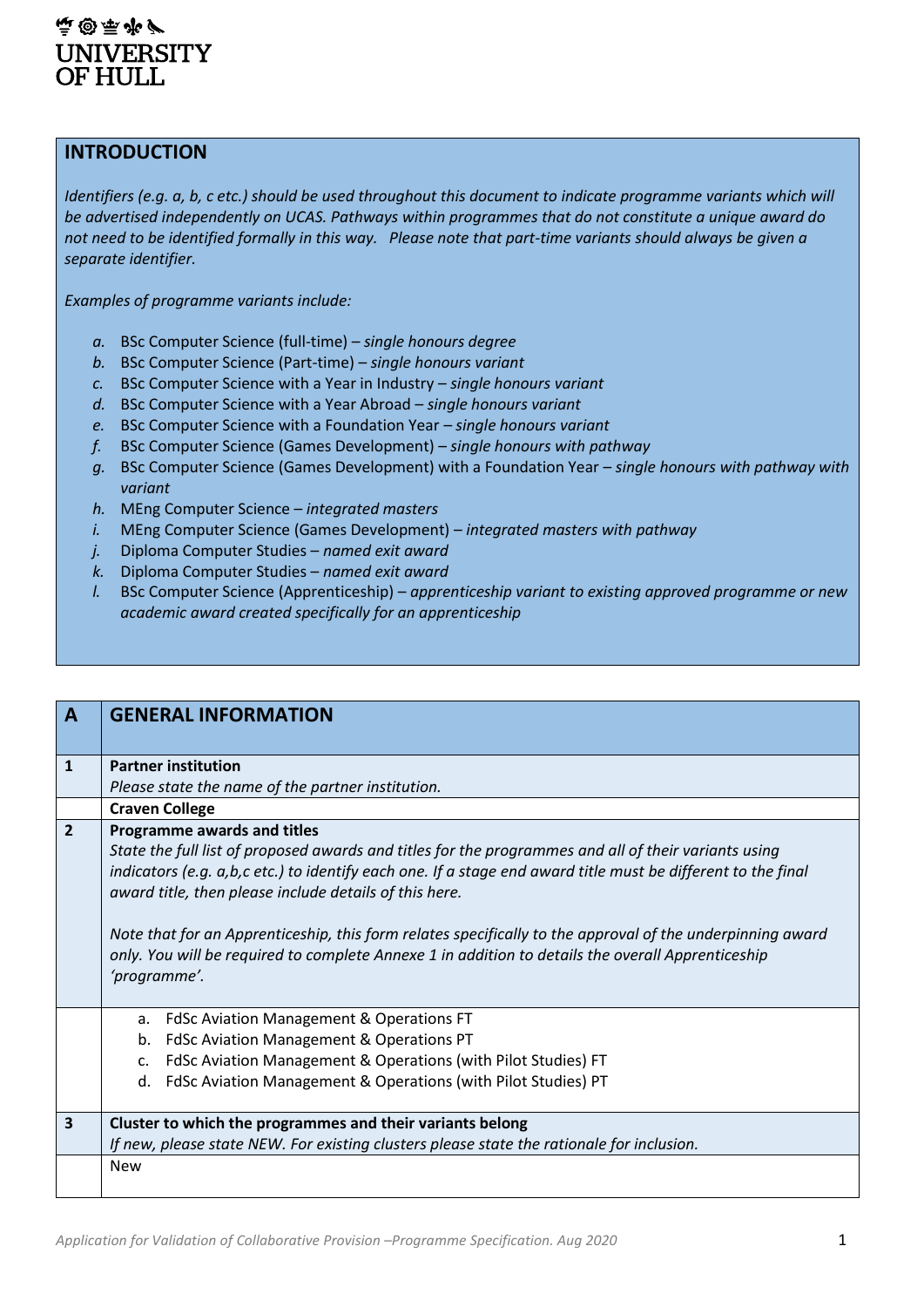| 4                       | <b>Type of programmes</b>                                                |              | Please place the relevant programme identifiers (a, b, c etc.) against each programme type below.  |  |
|-------------------------|--------------------------------------------------------------------------|--------------|----------------------------------------------------------------------------------------------------|--|
|                         |                                                                          |              |                                                                                                    |  |
|                         | UG Single honours                                                        |              |                                                                                                    |  |
|                         | <b>Integrated Masters</b>                                                |              |                                                                                                    |  |
|                         | PG Cert                                                                  |              |                                                                                                    |  |
|                         | PG Dip                                                                   |              |                                                                                                    |  |
|                         | <b>Taught Masters</b>                                                    |              |                                                                                                    |  |
|                         | Apprenticeship/Work                                                      |              |                                                                                                    |  |
|                         | <b>Based Learning</b>                                                    |              |                                                                                                    |  |
|                         | <b>Dual Award</b>                                                        |              |                                                                                                    |  |
|                         | <b>Foundation Degree</b>                                                 | a, b, c, d   | Please indicate articulation routes:                                                               |  |
|                         | Honours Stage (Top-up)                                                   |              |                                                                                                    |  |
|                         | Other                                                                    |              | Please detail:                                                                                     |  |
|                         | Is this programme being                                                  |              |                                                                                                    |  |
|                         | used to underpin a                                                       | N            | Please ensure that Annexe 1 is completed                                                           |  |
|                         | Higher/Degree                                                            |              |                                                                                                    |  |
|                         | Apprenticeship                                                           |              |                                                                                                    |  |
|                         |                                                                          |              |                                                                                                    |  |
| 5                       | <b>Validation category</b>                                               |              |                                                                                                    |  |
|                         |                                                                          |              | Please tick to indicate whether this is a Franchised, Consortium or Validated (set of) programmes. |  |
|                         |                                                                          |              |                                                                                                    |  |
|                         | <b>Franchised</b>                                                        |              |                                                                                                    |  |
|                         | Consortium                                                               |              |                                                                                                    |  |
|                         | Validated                                                                | $\checkmark$ |                                                                                                    |  |
|                         |                                                                          |              |                                                                                                    |  |
|                         |                                                                          |              |                                                                                                    |  |
| 6                       | <b>UCAS codes</b>                                                        |              |                                                                                                    |  |
|                         | If known, please include the UCAS code for these programmes.             |              |                                                                                                    |  |
|                         |                                                                          |              |                                                                                                    |  |
|                         | a, N855                                                                  |              |                                                                                                    |  |
|                         | c, H462                                                                  |              |                                                                                                    |  |
| $\overline{\mathbf{z}}$ | <b>HECoS codes</b>                                                       |              |                                                                                                    |  |
|                         | If known, please include the appropriate HECoS codes for the programmes. |              |                                                                                                    |  |
|                         |                                                                          |              |                                                                                                    |  |
|                         |                                                                          |              |                                                                                                    |  |
|                         |                                                                          |              |                                                                                                    |  |
|                         |                                                                          |              |                                                                                                    |  |
| 8                       | <b>Awarding Institution</b>                                              |              |                                                                                                    |  |
|                         |                                                                          |              |                                                                                                    |  |
|                         | University of Hull                                                       |              |                                                                                                    |  |
|                         |                                                                          |              |                                                                                                    |  |
| 9                       | <b>Partner Institution Academic Areas</b>                                |              |                                                                                                    |  |
|                         |                                                                          |              | State the academic units/ subject areas that will have overall responsibility for the management,  |  |
|                         |                                                                          |              | administration and quality assurance and enhancement of the programmes.                            |  |
|                         | This course is delivered by staff in the Aviation Department.            |              |                                                                                                    |  |
|                         |                                                                          |              | The central HE Team are responsible for ensuring compliance with HE policies and maintenance of    |  |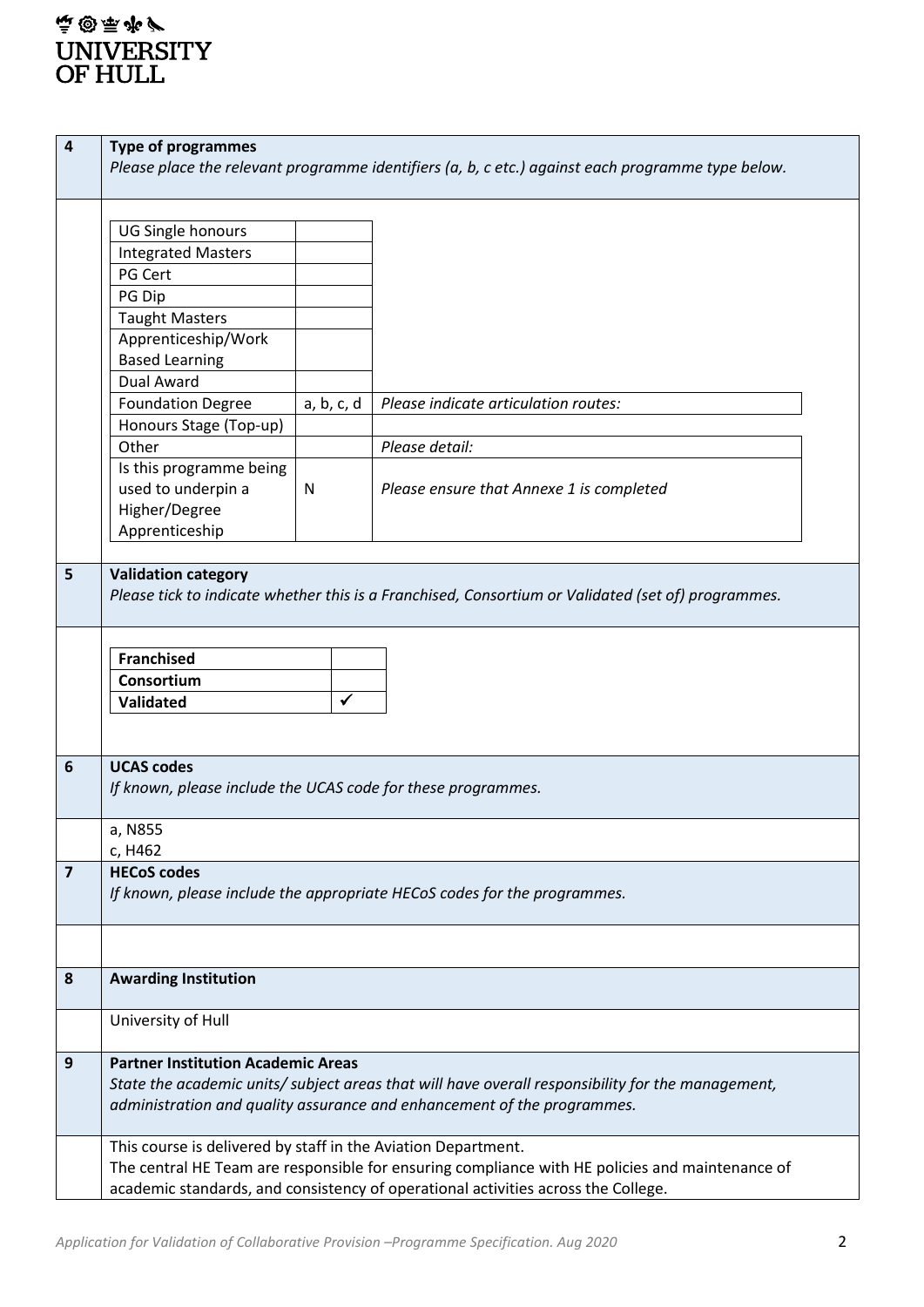## **高国雨罗** UNIVERSITY<br>OF HULL

|    | The management of HE at the College is overseen by the Scheme Management Board which is responsible          |  |            |  |
|----|--------------------------------------------------------------------------------------------------------------|--|------------|--|
|    | for the development and oversight of the HE academic work of Craven College and will report on academic      |  |            |  |
|    | standards to the Principal and the Board of Governors.                                                       |  |            |  |
| 10 | Partner Institution Programme Leader's name and email                                                        |  |            |  |
|    | Please identify one lead person per programme.                                                               |  |            |  |
|    |                                                                                                              |  |            |  |
|    | Majella Brennan-Bargh mbrennan-bargh@craven-college.ac.uk                                                    |  |            |  |
| 11 | <b>University Link Faculty and Academic Unit</b>                                                             |  |            |  |
|    | Please state the primary link faculty and academic unit at the University of Hull                            |  |            |  |
|    | <b>Business, Law and Politics</b>                                                                            |  |            |  |
| 12 | <b>University Link Faculty Academic Contact</b>                                                              |  |            |  |
|    | Please provide a contact name, title, address, email and telephone number                                    |  |            |  |
|    |                                                                                                              |  |            |  |
|    | Amangeldi A Kenjegaliev                                                                                      |  |            |  |
| 13 | <b>Locations of delivery</b>                                                                                 |  |            |  |
|    | Using the relevant programme identifiers (a, b, c etc.), please indicate the locations of delivery of each   |  |            |  |
|    | programme.                                                                                                   |  |            |  |
|    |                                                                                                              |  |            |  |
|    |                                                                                                              |  |            |  |
|    | Hull                                                                                                         |  |            |  |
|    | Off campus UK                                                                                                |  |            |  |
|    | Off campus overseas                                                                                          |  |            |  |
|    | Online                                                                                                       |  |            |  |
|    | Other (please specify) Craven College Aviation                                                               |  | a,b,c,d    |  |
|    | Academy                                                                                                      |  |            |  |
| 14 | <b>Types of Study</b>                                                                                        |  |            |  |
|    | Please place the relevant programme identifiers (a, b, c etc.) against each type of study.                   |  |            |  |
|    |                                                                                                              |  |            |  |
|    |                                                                                                              |  |            |  |
|    | Full-time<br>a, c                                                                                            |  |            |  |
|    | Part-time<br>b, d                                                                                            |  |            |  |
| 15 | <b>Modes of study</b>                                                                                        |  |            |  |
|    | Please place the relevant programme identifiers (a, b, c etc.) against each mode of study.                   |  |            |  |
|    |                                                                                                              |  |            |  |
|    | On campus/blended                                                                                            |  | a, b, c, d |  |
|    | Blended (face-to-face & online)                                                                              |  |            |  |
|    | Distance-taught (online only)                                                                                |  |            |  |
|    | Distance-taught (flying faculty)                                                                             |  |            |  |
|    | Off-campus delivery                                                                                          |  |            |  |
|    | Other (please specify)                                                                                       |  |            |  |
| 16 | <b>Duration</b>                                                                                              |  |            |  |
|    | Using the relevant programme identifiers (a, b, c etc.), please indicate the total number of years that      |  |            |  |
|    | students will be registered on each programme and its variants e.g. 3 years full-time, 6 years part-time.    |  |            |  |
|    |                                                                                                              |  |            |  |
|    | For apprenticeships, please also indicate the total apprenticeship programme duration for clarity $-e.g. 36$ |  |            |  |
|    | months for underpinning award, total programme duration of 40 months including End Point Assessment          |  |            |  |
|    | (EPA)                                                                                                        |  |            |  |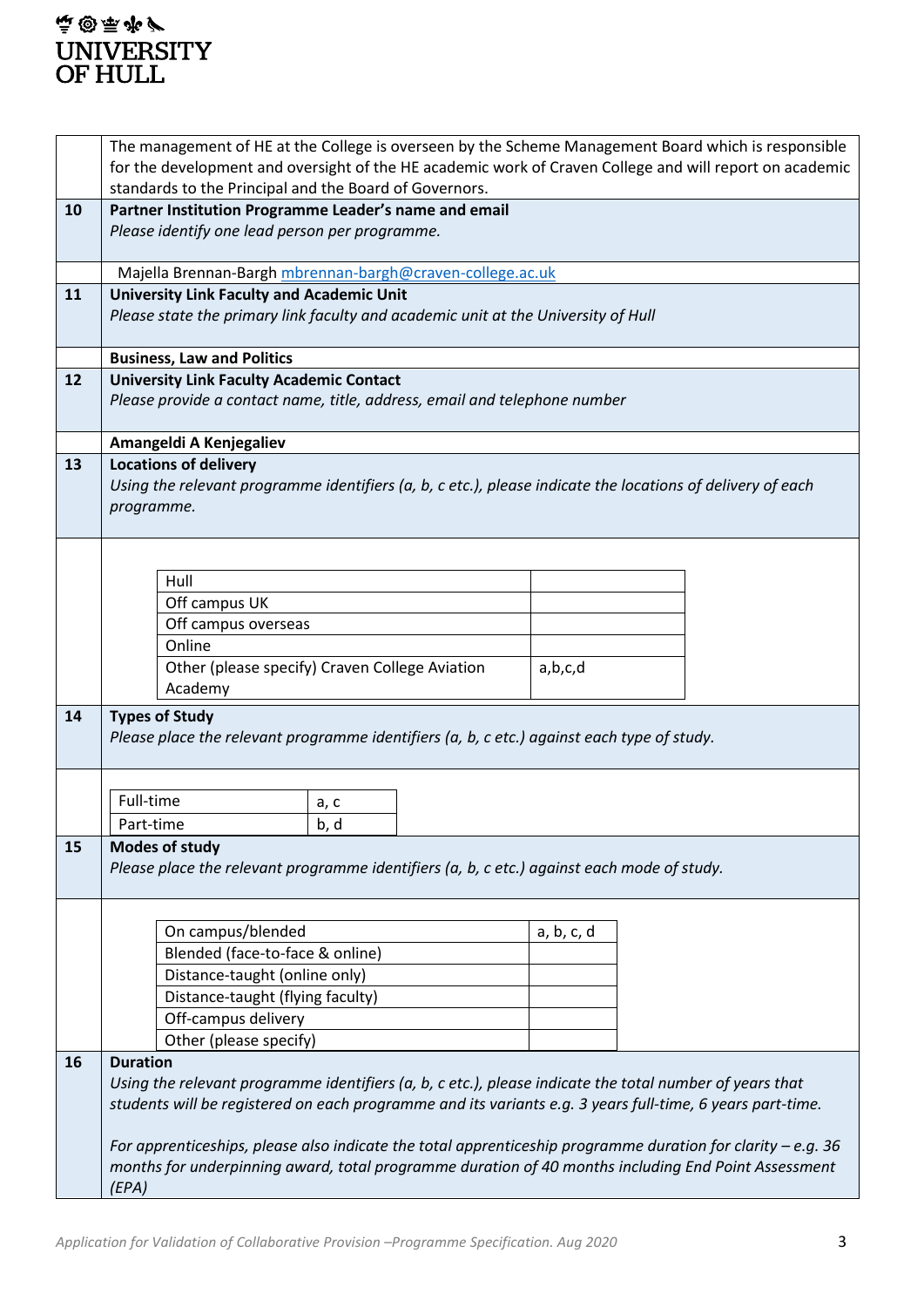|    | a. 2 years full-time                                                                                           |  |  |  |  |  |
|----|----------------------------------------------------------------------------------------------------------------|--|--|--|--|--|
|    | 3 years part-time<br>b.                                                                                        |  |  |  |  |  |
|    | c. 2 years full-time                                                                                           |  |  |  |  |  |
|    | d. 3 years part-time                                                                                           |  |  |  |  |  |
|    |                                                                                                                |  |  |  |  |  |
| 17 | <b>Trimesters</b>                                                                                              |  |  |  |  |  |
|    | Please place the relevant programme identifiers (a, b, c etc.) against each trimester to be used.              |  |  |  |  |  |
|    |                                                                                                                |  |  |  |  |  |
|    |                                                                                                                |  |  |  |  |  |
|    | Trimester $1 - T1$<br>a, b, c, d                                                                               |  |  |  |  |  |
|    | Trimester 2 - T2<br>a, b, c, d                                                                                 |  |  |  |  |  |
|    | Trimester $3 - T3$                                                                                             |  |  |  |  |  |
|    |                                                                                                                |  |  |  |  |  |
|    |                                                                                                                |  |  |  |  |  |
| 18 | Number of weeks per academic year                                                                              |  |  |  |  |  |
|    | Using the relevant programme identifiers (a, b, c etc.), please indicate the number of weeks per trimester     |  |  |  |  |  |
|    | each programme and variant will use and the total number of weeks per academic year.                           |  |  |  |  |  |
|    |                                                                                                                |  |  |  |  |  |
|    | $a/b/c/d$ :                                                                                                    |  |  |  |  |  |
|    | T1: 14 teaching weeks, plus an induction week                                                                  |  |  |  |  |  |
|    | T2: 14 teaching weeks, plus a careers week                                                                     |  |  |  |  |  |
| 19 | <b>Balance of credits across trimesters</b>                                                                    |  |  |  |  |  |
|    |                                                                                                                |  |  |  |  |  |
|    | Using the relevant programme identifiers (a, b, c etc.), please indicate the balance of credits each           |  |  |  |  |  |
|    | programme and variant will use, e.g. 60 credits per trimester.                                                 |  |  |  |  |  |
|    | Modules of study are each 20 credits                                                                           |  |  |  |  |  |
|    |                                                                                                                |  |  |  |  |  |
|    | a,c: FT study<br>T1:60 credits                                                                                 |  |  |  |  |  |
|    | T2:60 credits                                                                                                  |  |  |  |  |  |
|    |                                                                                                                |  |  |  |  |  |
|    | b,d: PT study                                                                                                  |  |  |  |  |  |
|    | T1: 40 credits                                                                                                 |  |  |  |  |  |
|    | T2: 40 credits                                                                                                 |  |  |  |  |  |
|    |                                                                                                                |  |  |  |  |  |
| 20 | <b>Classification weighting</b>                                                                                |  |  |  |  |  |
|    | Using the relevant programme identifiers (a, b, c etc.), please indicate the classification weighting for each |  |  |  |  |  |
|    | programme and variant, e.g. 30:70 (Diploma:Honours).                                                           |  |  |  |  |  |
|    |                                                                                                                |  |  |  |  |  |
|    | a/b/c/d: 100% level 5                                                                                          |  |  |  |  |  |
|    |                                                                                                                |  |  |  |  |  |
| 21 | Progression arrangements for Integrated Masters and/or Preliminary Stage                                       |  |  |  |  |  |
|    | Using the relevant programme identifiers (a, b, c etc.), please indicate the point at which students can step  |  |  |  |  |  |
|    | on/off the Integrated Masters and what rules govern this (e.g. students must achieve a minimum of 60% at       |  |  |  |  |  |
|    | Level 5 to progress onto the Integrated Masters).                                                              |  |  |  |  |  |
|    |                                                                                                                |  |  |  |  |  |
|    | N/A                                                                                                            |  |  |  |  |  |
|    |                                                                                                                |  |  |  |  |  |
|    |                                                                                                                |  |  |  |  |  |
|    |                                                                                                                |  |  |  |  |  |
|    |                                                                                                                |  |  |  |  |  |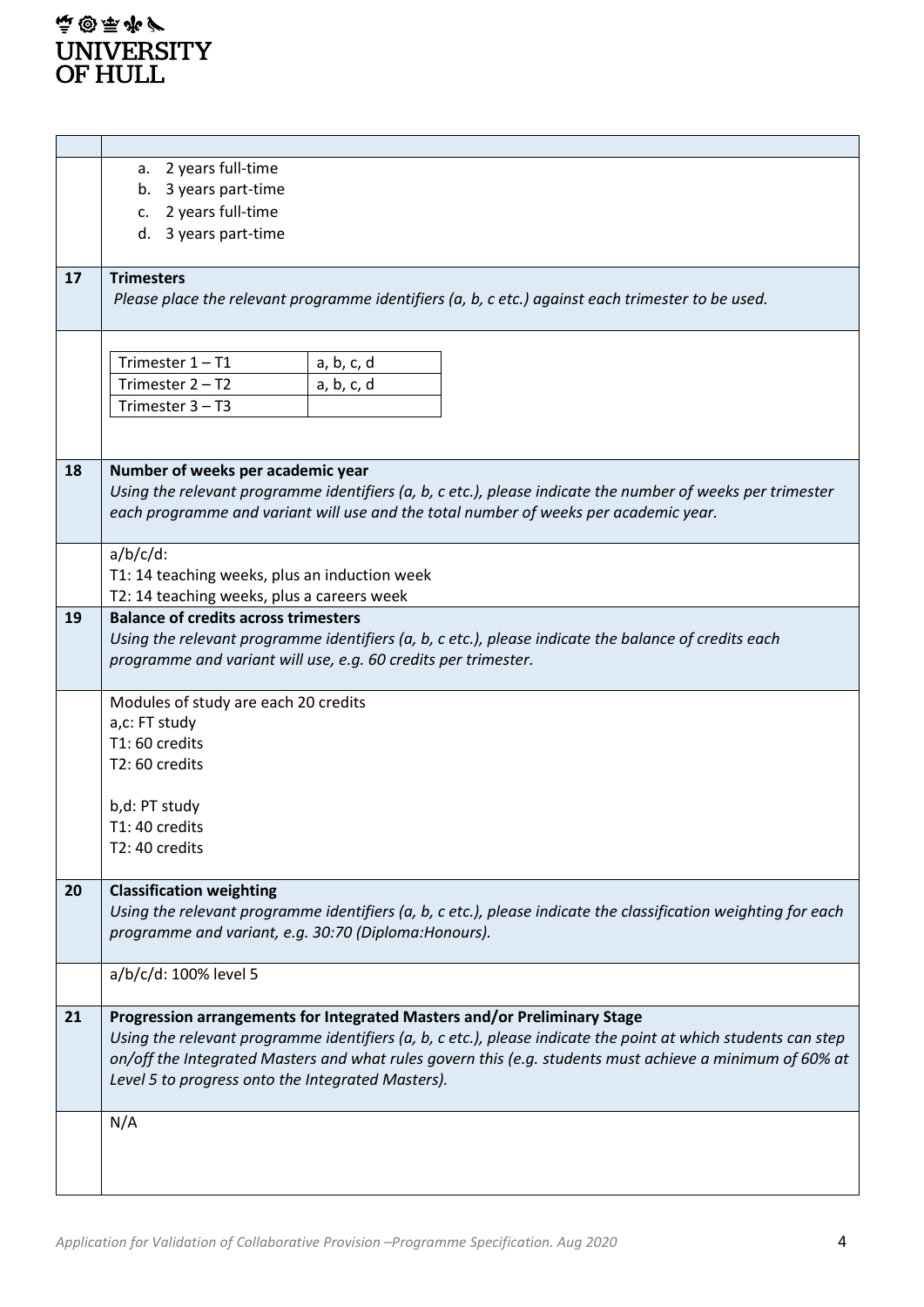| 22 | <b>Professional, Statutory or Regulatory Bodies</b><br>Please provide the names of any accrediting or reviewing professional, statutory or regulatory bodies<br>which will, or are expected to, recognise or accredit the programmes alongside the level and type of<br>expected accreditation, with dates of approval where appropriate. |                     |          |                      |          |                     |          |  |
|----|-------------------------------------------------------------------------------------------------------------------------------------------------------------------------------------------------------------------------------------------------------------------------------------------------------------------------------------------|---------------------|----------|----------------------|----------|---------------------|----------|--|
|    | N/A                                                                                                                                                                                                                                                                                                                                       |                     |          |                      |          |                     |          |  |
|    |                                                                                                                                                                                                                                                                                                                                           |                     |          |                      |          |                     |          |  |
| 23 | <b>Relevant Subject Benchmark Statements</b><br>State those subject benchmarks that are most relevant to the programmes and have been drawn upon in                                                                                                                                                                                       |                     |          |                      |          |                     |          |  |
|    | its design. It may be appropriate to use more than one QAA Subject Benchmark Statement, in which case                                                                                                                                                                                                                                     |                     |          |                      |          |                     |          |  |
|    | give details. In those cases where no subject benchmarks apply, not applicable should be entered as                                                                                                                                                                                                                                       |                     |          |                      |          |                     |          |  |
|    | opposed to omitting the section or leaving it blank. <i>QAA subject benchmark statements exist for Honours</i>                                                                                                                                                                                                                            |                     |          |                      |          |                     |          |  |
|    | degrees in most disciplines, and for Masters degrees in a small number of disciplines.                                                                                                                                                                                                                                                    |                     |          |                      |          |                     |          |  |
|    | <b>General Business and Management Subject Benchmarks 2019</b>                                                                                                                                                                                                                                                                            |                     |          |                      |          |                     |          |  |
|    | <b>QAA Foundation Degree Characteristics Statement 2020</b>                                                                                                                                                                                                                                                                               |                     |          |                      |          |                     |          |  |
| 24 | Other references used in designing the programmes                                                                                                                                                                                                                                                                                         |                     |          |                      |          |                     |          |  |
|    | e.g. service groups in health-related areas; industrial expert advice; other external stakeholders etc.                                                                                                                                                                                                                                   |                     |          |                      |          |                     |          |  |
|    | The Aviation Academy has close links to Leeds Bradford Airport, as well as Jet2.com and Swissport whose                                                                                                                                                                                                                                   |                     |          |                      |          |                     |          |  |
|    | role helps to inform the Foundation Degree curriculum. The aim is to provide students with the required                                                                                                                                                                                                                                   |                     |          |                      |          |                     |          |  |
|    | skills to secure a career in industry and to progress to management and leadership positions.                                                                                                                                                                                                                                             |                     |          |                      |          |                     |          |  |
|    |                                                                                                                                                                                                                                                                                                                                           |                     |          |                      |          |                     |          |  |
| 25 | <b>Anticipated student numbers</b>                                                                                                                                                                                                                                                                                                        |                     |          |                      |          |                     |          |  |
|    | Please indicate using the relevant programme identifiers (a, b, c etc.) the anticipated cohort numbers for<br>the first three years' intake onto each programme.                                                                                                                                                                          |                     |          |                      |          |                     |          |  |
|    |                                                                                                                                                                                                                                                                                                                                           |                     |          |                      |          |                     |          |  |
|    |                                                                                                                                                                                                                                                                                                                                           | <b>First intake</b> |          | <b>Second intake</b> |          | <b>Third intake</b> |          |  |
|    | <b>Identifiers</b>                                                                                                                                                                                                                                                                                                                        | Home/EU             | Overseas | Home/EU              | Overseas | Home/EU             | Overseas |  |
|    | a and c combined                                                                                                                                                                                                                                                                                                                          | 20                  | N/A      | 22                   | N/A      | 24                  | N/A      |  |
|    | band d combined                                                                                                                                                                                                                                                                                                                           | N/A                 | N/A      | N/A                  | N/A      | N/A                 | N/A      |  |
|    | (although not promoted, the part time option is available for any students unable to study full time. Part                                                                                                                                                                                                                                |                     |          |                      |          |                     |          |  |
|    | time students will study with the full time groups)                                                                                                                                                                                                                                                                                       |                     |          |                      |          |                     |          |  |
|    |                                                                                                                                                                                                                                                                                                                                           |                     |          |                      |          |                     |          |  |
| 26 | <b>Minimum number of students</b>                                                                                                                                                                                                                                                                                                         |                     |          |                      |          |                     |          |  |
|    | Please indicate the minimum number of students required for this programme(s) in order to allow for the                                                                                                                                                                                                                                   |                     |          |                      |          |                     |          |  |
|    | use of optional modules within the programme design.<br>8 (a and c combined)                                                                                                                                                                                                                                                              |                     |          |                      |          |                     |          |  |
|    |                                                                                                                                                                                                                                                                                                                                           |                     |          |                      |          |                     |          |  |
| 27 | Programme cohort start dates                                                                                                                                                                                                                                                                                                              |                     |          |                      |          |                     |          |  |
|    | Using the relevant programme identifiers (a, b, c etc.), please indicate the cohort start dates for each                                                                                                                                                                                                                                  |                     |          |                      |          |                     |          |  |
|    | programme and variant.                                                                                                                                                                                                                                                                                                                    |                     |          |                      |          |                     |          |  |
|    |                                                                                                                                                                                                                                                                                                                                           |                     |          |                      |          |                     |          |  |
|    | $T1 - 2021$                                                                                                                                                                                                                                                                                                                               | a, b, c, d          |          |                      |          |                     |          |  |
|    | $T2 - 2021$                                                                                                                                                                                                                                                                                                                               |                     |          |                      |          |                     |          |  |
|    | $T3 - 2021$                                                                                                                                                                                                                                                                                                                               |                     |          |                      |          |                     |          |  |
|    |                                                                                                                                                                                                                                                                                                                                           |                     |          |                      |          |                     |          |  |
|    |                                                                                                                                                                                                                                                                                                                                           |                     |          |                      |          |                     |          |  |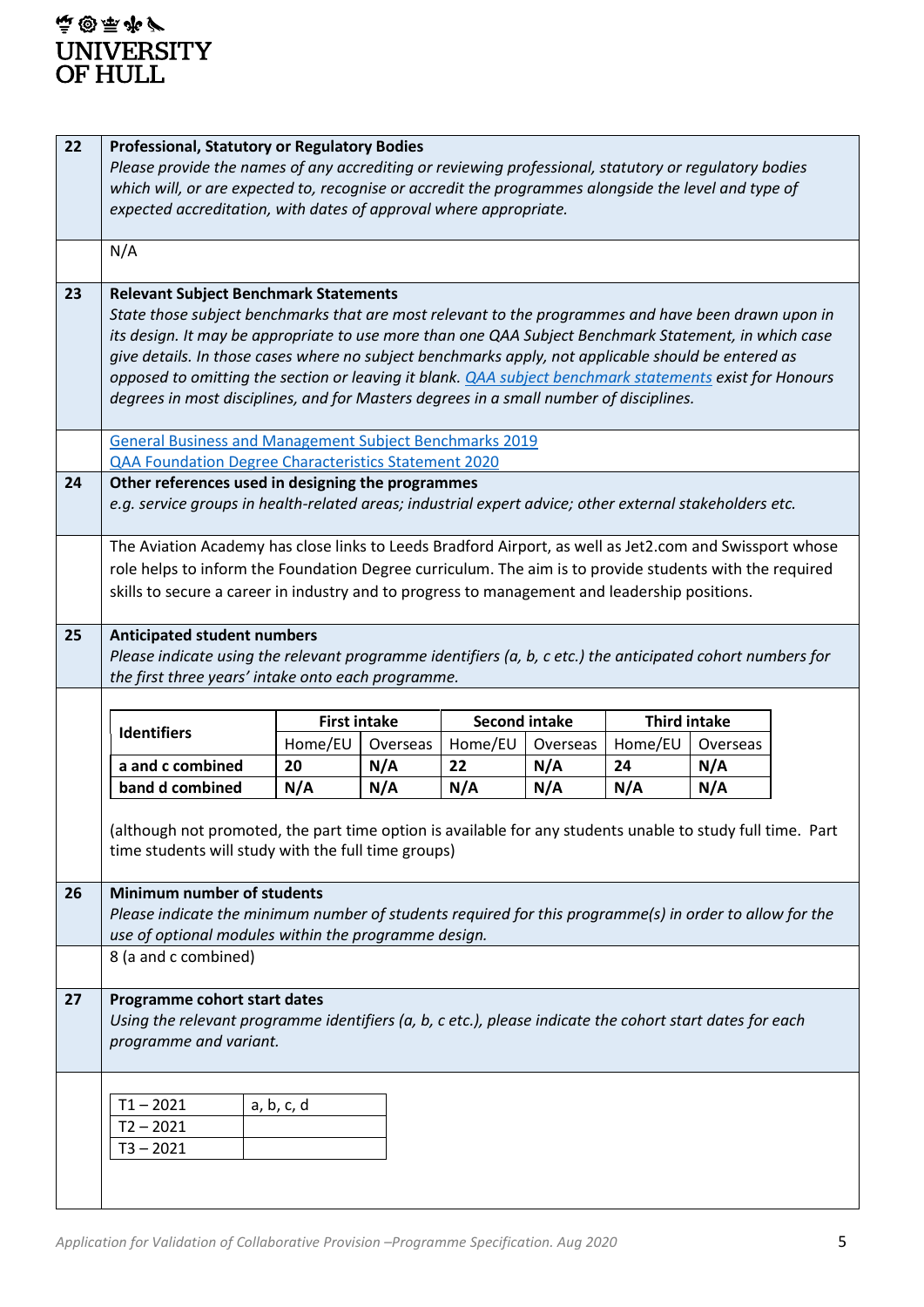| B  | <b>PROGRAMME DESIGN</b><br>Please ensure that where necessary, each section below clearly identifies differences/additions for each<br>programme and its variant using the programme identifiers (a, b, c etc.) allocated in section A2 of this<br>form.                                                                                                                                                                                                                                                                                                                                                                                                                                                                                                                                                                                                                                                                                                                                                                                                                                        |
|----|-------------------------------------------------------------------------------------------------------------------------------------------------------------------------------------------------------------------------------------------------------------------------------------------------------------------------------------------------------------------------------------------------------------------------------------------------------------------------------------------------------------------------------------------------------------------------------------------------------------------------------------------------------------------------------------------------------------------------------------------------------------------------------------------------------------------------------------------------------------------------------------------------------------------------------------------------------------------------------------------------------------------------------------------------------------------------------------------------|
| 28 | <b>Programme Rationale and Overview</b><br>Provide a brief introduction to and rationale for the programmes, identifying the distinctive/salient<br>features and the 'big ideas' that thread through their design. Please identify three to five high level 'big<br>ideas' articulating the key ideas and ways of thinking, practising and knowing that lie at the heart of the<br>key disciplines or areas of practice encompassed by each programme and its variants. Literature suggests<br>that these are likely to be fundamental to learning within the discipline and will change the ways in which<br>students think and act in a transformative way. For example, what changes are necessary for a student to<br>move from leaving with a degree in social science, to becoming an emergent social scientist, or leaving<br>with a degree in design to becoming an emergent designer?                                                                                                                                                                                                  |
|    | This programme is a Foundation Degree with two pathways at Level 5, Aviation Management &<br>Operations and Aviation Management & Operations (with Pilot Studies). The programme has been<br>developed with the aim of fulfilling the needs of industry taking into consideration the geographical<br>location.                                                                                                                                                                                                                                                                                                                                                                                                                                                                                                                                                                                                                                                                                                                                                                                 |
|    | The programme uses the General Business and Management Subject Benchmarks 2019 as a guide. In<br>particular, 3.4, with its focus on Organisations is relevant to the modules Managing Customer Service in an<br>Aviation Environment and Human Resource Management in the Workplace. In addition, 3.6 of the<br>Benchmark Statement has been key in insuring that all relevant theoretical approaches are included, for<br>example in The Principles of Leadership and Management and the Business Development and Marketing<br>in Air Transport modules.                                                                                                                                                                                                                                                                                                                                                                                                                                                                                                                                       |
|    | During the first year of study the students share a broad-based curriculum and combined pathways. This<br>enables a good general introduction and allows students the opportunity to change pathways if they wish<br>in the second year.                                                                                                                                                                                                                                                                                                                                                                                                                                                                                                                                                                                                                                                                                                                                                                                                                                                        |
|    | The Scheme Core Module of Personal & Professional Development, delivered at Level 4 serves as an<br>introduction to study at this level. This module helps students to identify, practise and reflect on study<br>techniques, academic research and written work. Students also undertake independent research to<br>develop their research skills and update their knowledge of sustainable development in the aviation<br>industry, and address internal challenges towards sustainability such as efficiency, capacity and<br>profitability.                                                                                                                                                                                                                                                                                                                                                                                                                                                                                                                                                 |
|    | In the second year of study the two pathways specialise with the Management route students focussing<br>on operational management. Students tend to progress into careers in various areas such as ground-<br>handling, security or customer service and the programme reflects this breadth. The Pilot Studies pathway<br>features a Human Performance module which is fundamental to many career roles in the aviation industry<br>whilst the Navigation module underpins studies for those students who are studying for their Private<br>Pilot's Licence (PPL) in their own time or wish to pursue a pilot career in the future.<br>The Foundation Degrees contain three Work Related Learning modules, one module at level 4 and two<br>modules at level 5. The Work- Related Learning modules underpin the students' industry knowledge by<br>ensuring that specific aspects are addressed and contextualised to the industry. Although there are 60<br>credits identified as Work-Related Learning, all modules studied are industry related, to prepare graduates<br>for the workplace. |
|    | Level 4 Health, Safety & Security                                                                                                                                                                                                                                                                                                                                                                                                                                                                                                                                                                                                                                                                                                                                                                                                                                                                                                                                                                                                                                                               |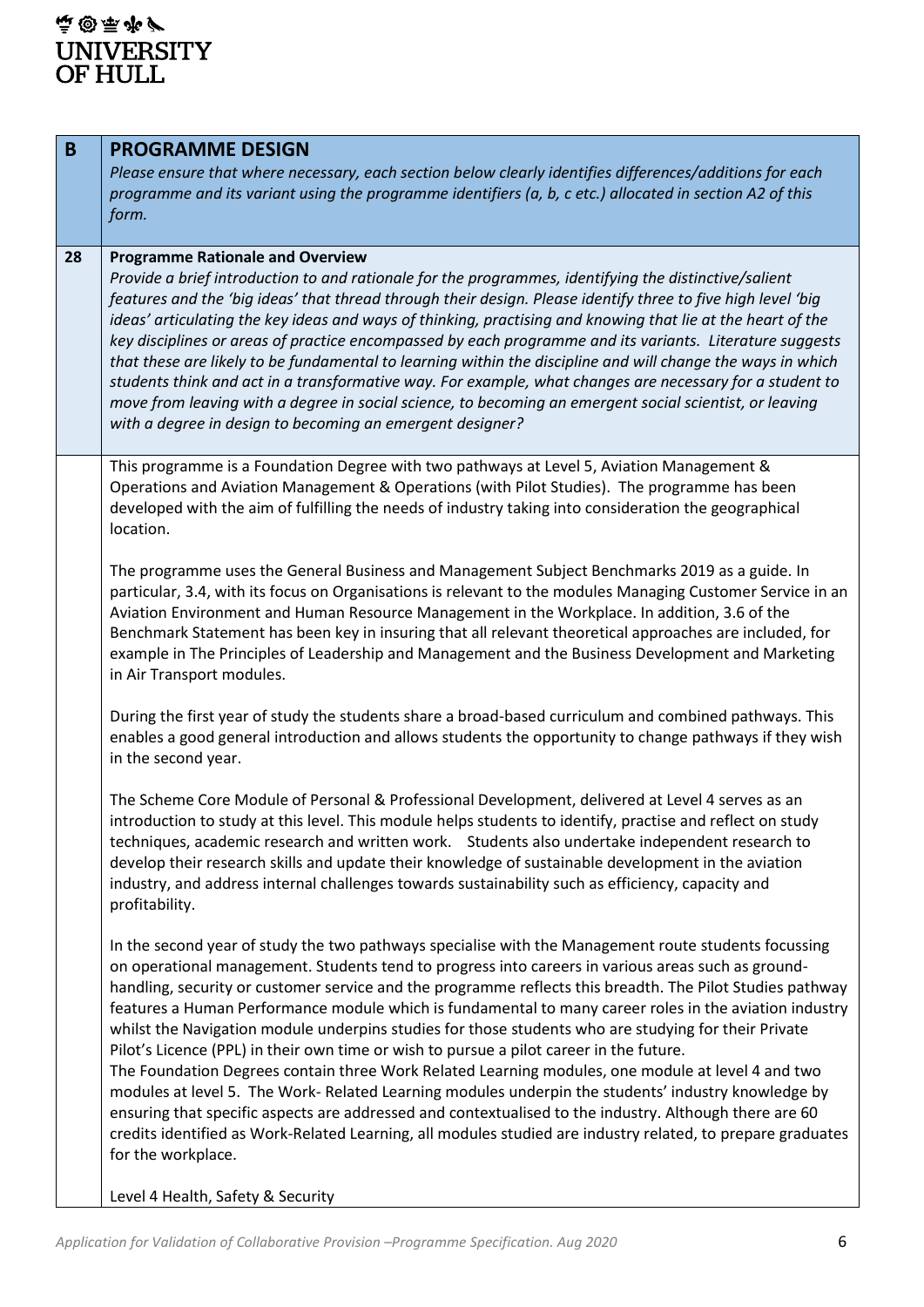|    | Students study the Health, Safety & Security module at level 4, which focuses on the need to acquire<br>specialist health, safety and security knowledge relevant to the vocational area. The module allows<br>students to study a working environment and provides them with the opportunity to develop knowledge,<br>skills, understanding and practice necessary for employment in their chosen field.                                                       |
|----|-----------------------------------------------------------------------------------------------------------------------------------------------------------------------------------------------------------------------------------------------------------------------------------------------------------------------------------------------------------------------------------------------------------------------------------------------------------------|
|    | Level 5:<br>Human Resource Management in the Workplace.<br>At level 5, students will study Human Resource Management in the Workplace which will develop their<br>practical knowledge and develop skills through case studies of human resource management, in a range of<br>different organisational settings within the aviation industry. The module focuses on how human resource<br>management can add value to organisations.                             |
|    | Aviation Management & Operations students will also study Project Management at level 5, where they<br>will learn about the importance of project management and the range of stakeholders involved in project<br>planning and the roles and responsibilities.                                                                                                                                                                                                  |
|    | FD Aviation Management & Operations (with Pilot Studies) students will study Human Performance &<br>Limitations as work-related learning, where they will develop a basic understanding of how the human<br>body responds physically and psychologically to a range of external influences, which is essential to safe<br>flight operation. This will underpin the theoretical knowledge for those students wishing to study their<br>PPL/CAA exams externally. |
|    | The course supports local employment needs. The Aviation Academy is located on the site of Leeds<br>Bradford Airport and has strong links with the airport, Jet2.com and Swissport. Some students work at the<br>airport alongside their studies, with others being directly recruited by these organisations post-study.                                                                                                                                       |
| 29 | <b>Programme Aims</b><br>As a guide, you should have four to six programme aims.<br>Please remember to include any additional programme aims for the programme variants listed on this                                                                                                                                                                                                                                                                          |
|    | form using the identifiers allocated in section A1 of this form.                                                                                                                                                                                                                                                                                                                                                                                                |
|    | Provide a programme of study with a focus on the air transport sector and in line with current<br>٠<br>practice.<br>Provide the aviation industry with entrants educated to a higher level.<br>$\bullet$<br>Provide a programme that encourages working with others and the development of personal skills.<br>Provide insight at operational level into the air transport industry, its current environment and its<br>٠<br>future.                            |
|    | Prepare students for progression to level 6 of higher education and to further enhance employability<br>$\bullet$<br>and career development.                                                                                                                                                                                                                                                                                                                    |
| 30 | <b>Programme Outcomes</b><br>As a guide you should have six to eight programme outcomes.                                                                                                                                                                                                                                                                                                                                                                        |
|    | Please remember to include any additional programme outcomes for the programme variants listed on this<br>form using the identifiers (a, b, c etc.) allocated in the Award section. Where relevant, please cross-<br>reference your programme outcomes to the relevant QAA subject benchmark statements and professional,<br>statutory and regulatory body requirements.                                                                                        |
|    | Programme outcomes reflect the overall expectations of student learning for a full programme award.<br>Consideration must also be given in their design to the expectations of student learning at each<br>programme stage. At each of these potential exit points, a defined set of programme outcomes achieved                                                                                                                                                |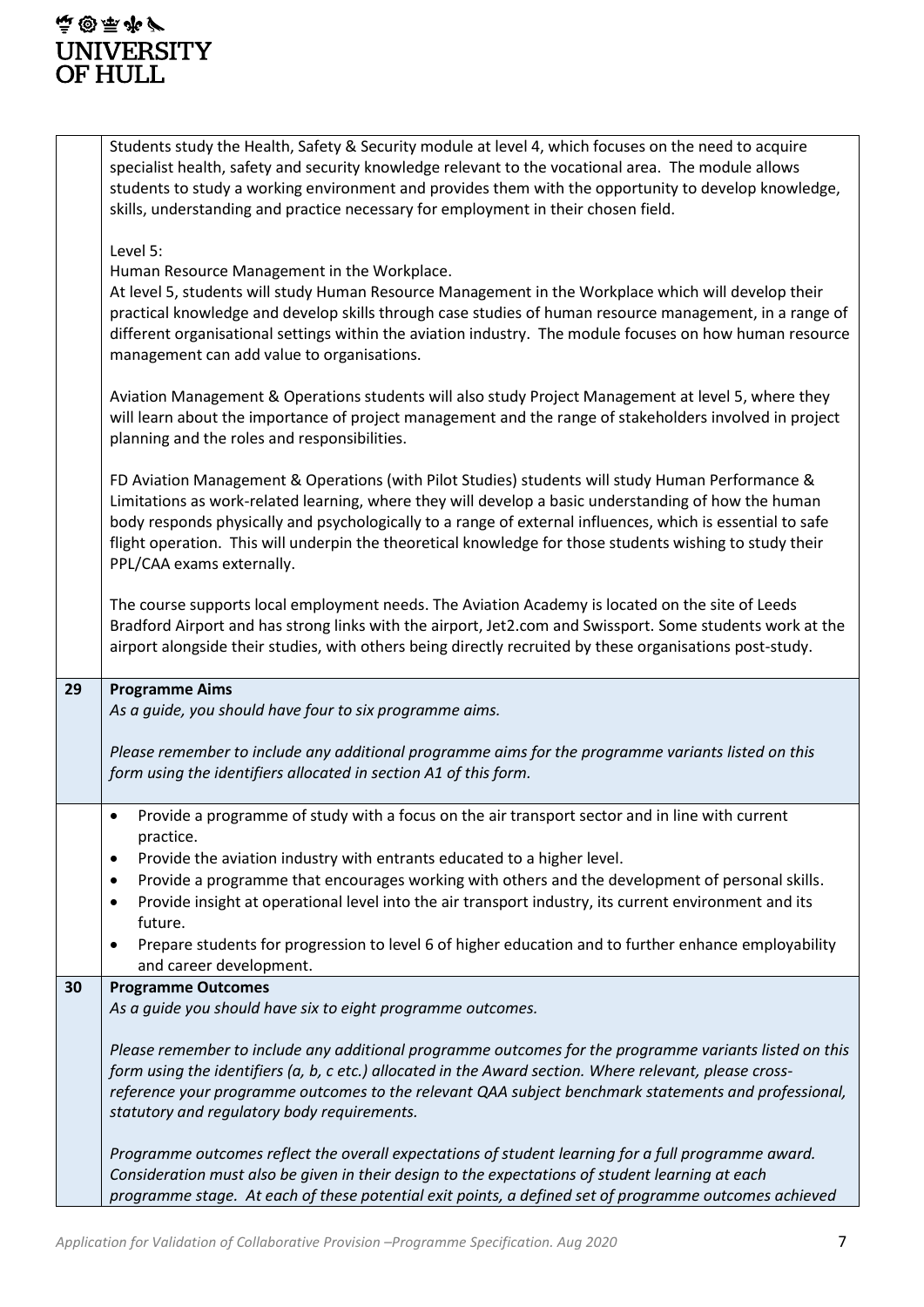### **直國原产 UNIVERSITY** OF HULL.

*at the relevant level (e.g. level 4,5,6) will identify the stage outcomes that will constitute the achievement of an intermediate programme award. These stage outcomes must be clearly articulated in the curriculum maps (Section F) to ensure that students who exit with lower qualifications have demonstrated the requirements for that qualification. Stage outcomes in the curriculum map are those programme outcomes that are fully met or partially met in two or more modules at the relevant stage.*

*Reference: University of Hull Learning Outcomes Tool*

On successful completion of this programme, students will be able to:

| <b>POs</b>      | Programme Outcome Text                                       | Programme/         |
|-----------------|--------------------------------------------------------------|--------------------|
|                 |                                                              | Variant Identifier |
| PO <sub>1</sub> | Demonstrate fundamental knowledge of the development,        | a, b, c, d         |
|                 | the scope and the operational procedures of the air          |                    |
|                 | transport sector.                                            |                    |
| PO <sub>2</sub> | Demonstrate awareness of the significant, contextual,        | a, b, c, d         |
|                 | current and emerging theories and principles relating to     |                    |
|                 | aviation.                                                    |                    |
| PO <sub>3</sub> | Demonstrate understanding of a range of current              | a, b, c, d         |
|                 | procedures and practices to ensure safe and efficient flight |                    |
|                 | operations.                                                  |                    |
| PO <sub>4</sub> | Communicate ideas and principles effectively in speech and   | a, b, c, d         |
|                 | writing, using visual and ICT media as tools where           |                    |
|                 | appropriate.                                                 |                    |
| PO <sub>5</sub> | Demonstrate and utilise knowledge of contextual, current     | a, b, c, d         |
|                 | and emerging theories and principles relating to aviation.   |                    |
| PO <sub>6</sub> | Demonstrate understanding of a broad range of current        | c, d               |
|                 | procedures and practices to ensure safe and efficient flight |                    |
|                 | operations.                                                  |                    |
| PO <sub>7</sub> | Demonstrate knowledge of navigation procedures critical to   | c, d               |
|                 | the sector.                                                  |                    |
| PO <sub>8</sub> | Apply and develop people management skills to include:       | a, b               |
|                 | communication; resilience; team building and motivation      |                    |
|                 |                                                              |                    |

#### **31 Learning and Teaching Approach**

*Please outline your proposed approach to learning and teaching. This should not be a list of types of teaching, but should provide an explanation as to how you will teach and students will learn and why this is the most appropriate approach for the proposed programmes and their variants. You should explain explicitly how the proposed pedagogic approach is aligned to the outcomes of the programmes. You should also make explicit reference to any disciplinary and/or practice based approaches to learning and teaching (disciplinary pedagogies) that will underpin the educational experience of the programmes and will support the types of students that you are expecting to attract.*

Students are taught using a multi-sensory approach including visual slides, videos, lectures, presentations, academic posters, airport visits, maps, advance organisers, case studies, debates, lectures, guest speakers, research induction, table-top exercises, independent reading and feedback from tutors and peers. New concepts are linked to concrete analogies e.g. linked to students own work setting, peer group, lecturer examples or guest speaker examples.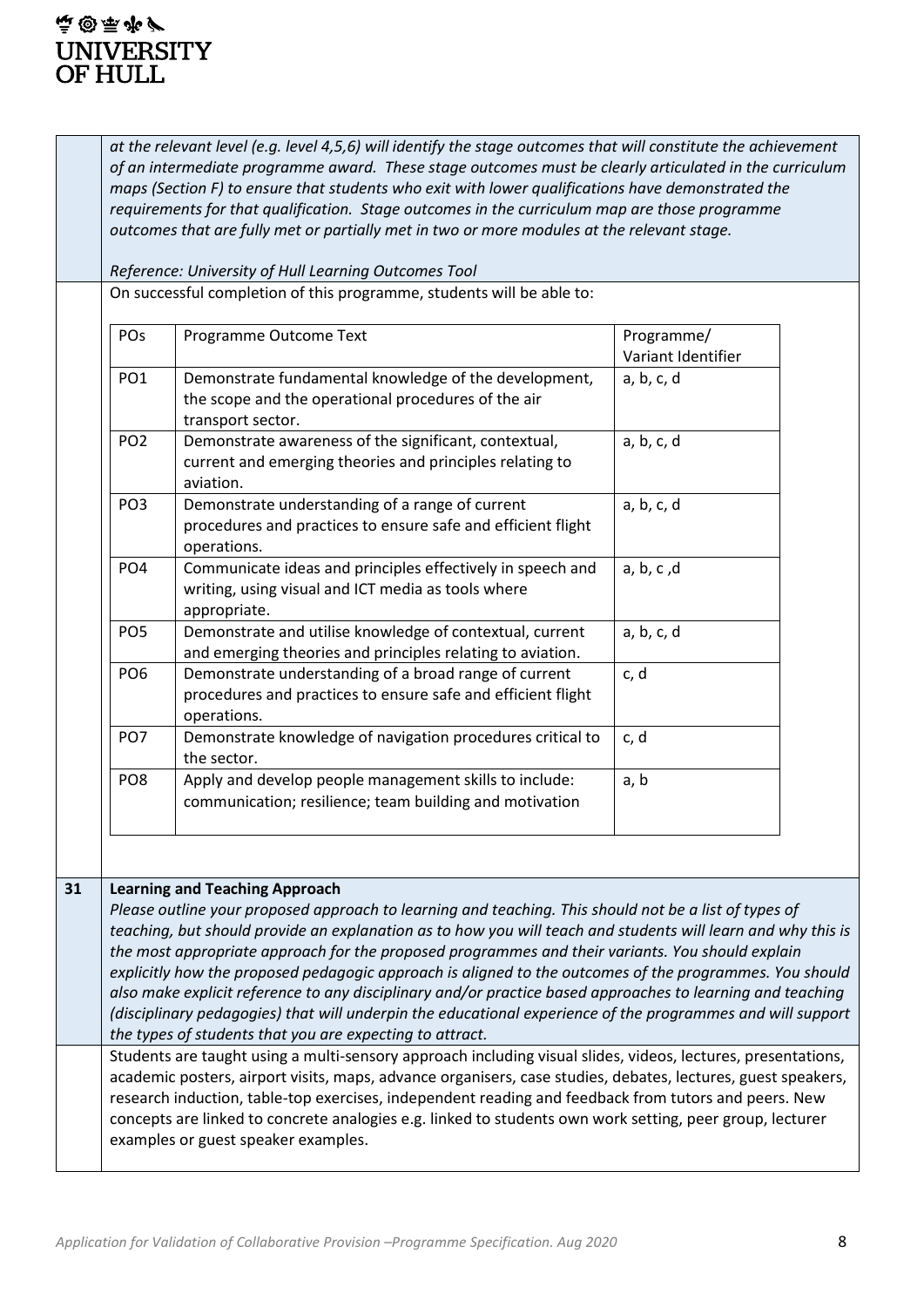|    | Case studies, debates, guest speakers and independent reading, allow students to critically evaluate<br>relevant theories and concepts providing academic evidence of the suitability and / or lack of suitability of<br>their application to their assessment. Students are encouraged to complete research in groups in class and<br>share their findings visually on the blended learning platform and verbally. Feedback is given by peers and<br>tutors via the online chat box and verbally with students encouraged to share resources, take<br>comprehensive notes and use spider diagrams to organise information.<br>Assessment: Formative assessment takes place in seminar sessions and the submission of draft work for<br>feedback to prepare students for summative assessment is recommended. A range of summative<br>assessment techniques will be utilised e.g. presentation, report, case study, academic posters and<br>examinations. This range will help support employability skills for future careers. |
|----|---------------------------------------------------------------------------------------------------------------------------------------------------------------------------------------------------------------------------------------------------------------------------------------------------------------------------------------------------------------------------------------------------------------------------------------------------------------------------------------------------------------------------------------------------------------------------------------------------------------------------------------------------------------------------------------------------------------------------------------------------------------------------------------------------------------------------------------------------------------------------------------------------------------------------------------------------------------------------------------------------------------------------------|
| 32 | <b>Assessment Approach</b><br>Please outline your proposed approach to assessment. This should not be a list of types of assessment, but<br>should provide an explanation as to how you will assess and why this is the most appropriate approach for<br>the proposed programmes and their variants. You should explain explicitly how the proposed assessment<br>strategy is aligned to the outcomes of the programmes. You should also make explicit reference to any<br>disciplinary and/or practice based approaches to assessment.                                                                                                                                                                                                                                                                                                                                                                                                                                                                                         |
|    | A range of assessment methods are used to ensure that both academic, vocational and transferrable<br>employability skills are developed and assessed. Assessments include case studies and presentations to<br>develop written and verbal communication skills. Exams and reports develop the skills required for study<br>at level 6 and future careers on the ground and in the air.<br>Application of models of reflection are assessed at level 4, in relation to students' own personal skills and<br>development including consideration of the impact of attitudes, values and behaviour on themselves and<br>others. The knowledge and skills gained in assessment preparation are transferable skills for future<br>aviation careers and /or future study, and encourage students to apply underlying theory, identify<br>problems and make recommendations.                                                                                                                                                           |
| 33 | <b>Key Areas of Study</b><br>Please describe the key topics and foci of study of the programmes proposed on this form. This<br>information can potentially be used as a basis for additional programme marketing material, so please<br>keep the target audience of students in mind.                                                                                                                                                                                                                                                                                                                                                                                                                                                                                                                                                                                                                                                                                                                                           |
|    | Development of the Air Transport System - This module provides students with the knowledge required to<br>understand how the industry developed and how it fits together to form a seamless air transport system.<br>It is a valuable scene setting module that places the industry into context and provides the foundation<br>stones for further study and links to airline and airport operations.                                                                                                                                                                                                                                                                                                                                                                                                                                                                                                                                                                                                                           |
|    | Personal & Professional Development - This module focusses on the personal development of the student,<br>including study skills, team-working, presentation skills, self-reflection, analysis of information and<br>development of IT skills. Enhancing skills will not only be beneficial for completion of this module, but also<br>future assessments and the students' chosen career.                                                                                                                                                                                                                                                                                                                                                                                                                                                                                                                                                                                                                                      |
|    | Managing Customer Service in an Aviation Environment - The aims of this module are to provide students<br>with a fundamental understanding of the customer service environment of airlines and airports, its<br>relative importance to the organisations concerned, the methods used to evaluate its impact and how it<br>might be managed effectively.                                                                                                                                                                                                                                                                                                                                                                                                                                                                                                                                                                                                                                                                         |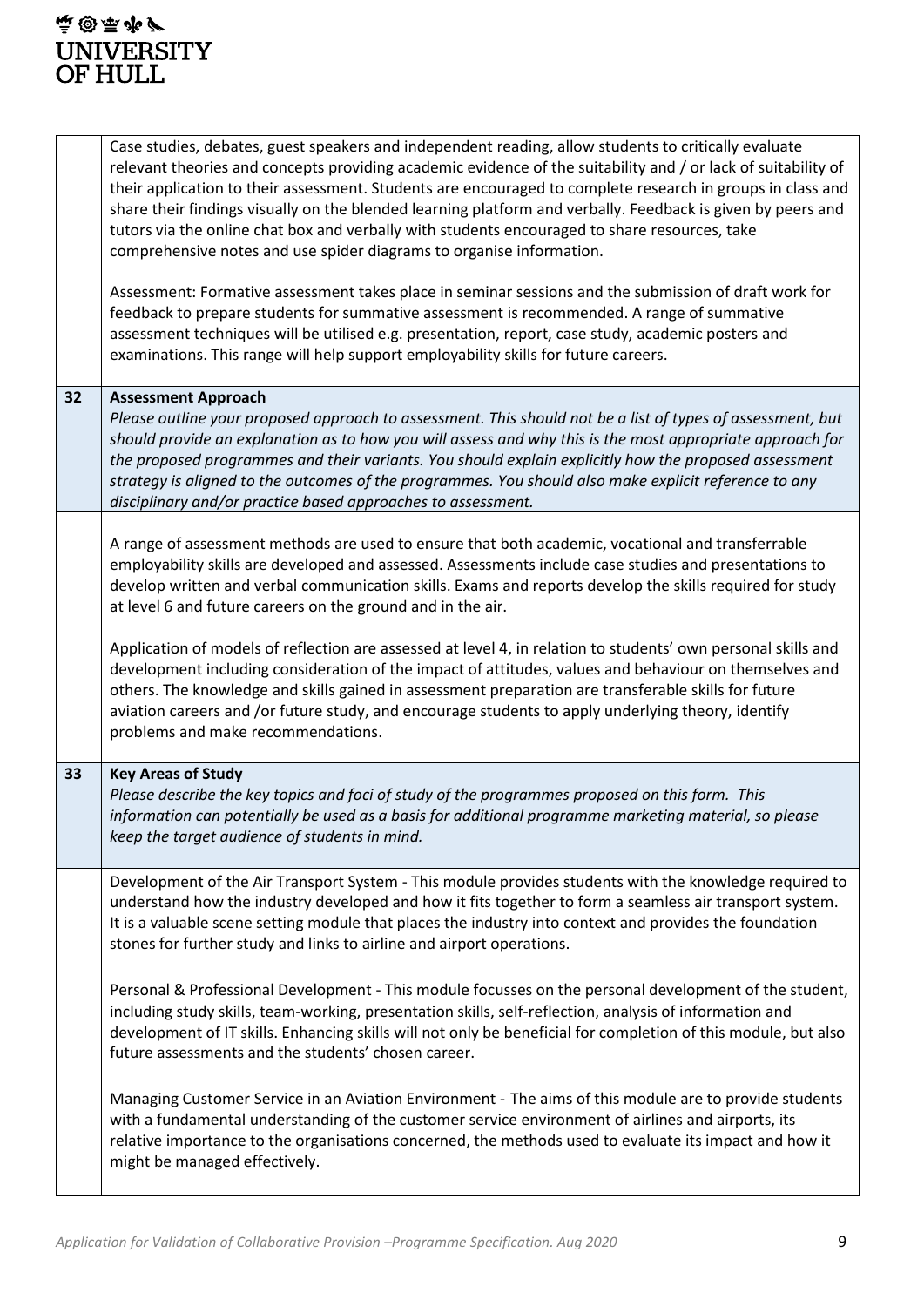### **停留再步户 UNIVERSITY** OF HULL.

Airline Operations - Successful completion of this module will allow students to understand the characteristics of different airline operational models. The inner workings of the airline business will be explored to discover the rationale behind aircraft choices and why airlines operate to some destinations but not to others.

Health, Safety and Security in Air Transport - The module focuses on the need to acquire specialist health, safety and security knowledge specific to the aviation industry.

Airport Operations - The aims of this module are to make students aware of the complex nature of airport operations and how the myriad of different organisations involved work together to ensure a safe, secure and efficient system.

Decision Making in Air Transport Management - The aim of this module is to provide an understanding of the key management issues and emerging threats facing airlines and airports, the practises used to manage them and the impact on users.

Principles of Leadership and Management - The module focuses on the theories that have shaped the understanding of leadership and management and how it supports and provides guidance to action for managers and leaders, to help secure their business and its success within the aviation industry.

Business Development and Marketing in Air Transport - The aim of this module is to give students an understanding of the way in which air transport organisations develop their business. Within this context, students will analyse operating environments, set objectives and goals, determine strategy and develop tactics for airlines and airports.

Human Resource Management in the Workplace - This module is designed to develop students' practical knowledge and develop skills through case studies of human resource management, in a range of different organisational settings within the aviation industry. In particular, the module will focus on how HRM can add value to organisations. Students will evaluate HRM policy and practice in aviation organisations, along with employment law and its application to the aviation industry.

Project Management - This module aims to introduce key concepts and functions of project management to the students, including assessing the viability, managing the performance and evaluation of a project.

Introduction to Air Transport Economics - The aims of this module are to introduce students to the economics of air transport by exploring costs, revenues, the factors that impact on them and how they are managed. Current trends and developments within the aviation industry will be utilised to highlight the significance of economic theory within air transport.

Human Performance & Limitations – the aim of this module is to develop an in-depth knowledge of the factors that affect performance capabilities of the human body, to enable students to predict the possible outcomes of degrading human performance due to the application of external influences.

Navigation - The aim of this module is to develop theoretical knowledge of navigation following Visual Flight Rules (VFR). Using a variety of techniques, accurate navigation planning will be mastered. Coping strategies to be used when navigation plans are found to require corrections, are included.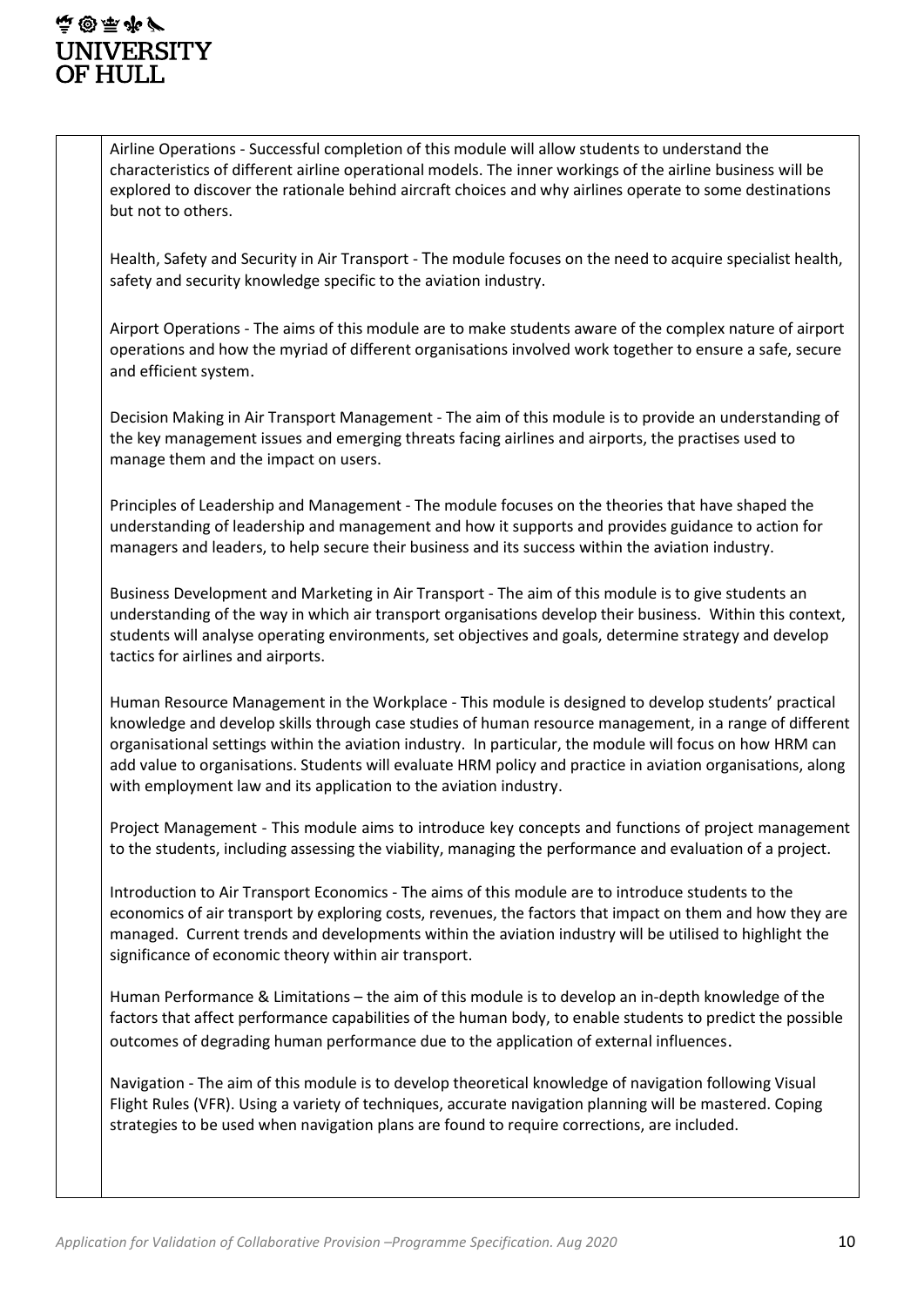| 34 | <b>Curriculum Structure</b>                                                                                  |                |  |  |  |
|----|--------------------------------------------------------------------------------------------------------------|----------------|--|--|--|
|    | In this section, please explain how the content of the curriculum described above will be organised and      |                |  |  |  |
|    | why. Your discussion should include information on:                                                          |                |  |  |  |
|    |                                                                                                              |                |  |  |  |
|    | • Progression: how the curriculum promotes an organised progression so that the demands on the               |                |  |  |  |
|    | learner are progressive in terms of intellectual challenge, skills, knowledge and learning                   |                |  |  |  |
|    | autonomy;                                                                                                    |                |  |  |  |
|    | • Coherence and Integrity: the overall coherence and intellectual integrity of the programmes and            |                |  |  |  |
|    | student experience.                                                                                          |                |  |  |  |
|    |                                                                                                              |                |  |  |  |
|    | Note: A diagrammatic structure is often helpful to establish the composition of a programme.                 |                |  |  |  |
|    |                                                                                                              |                |  |  |  |
|    | At level 4, modules focus on the development of the underlying academic and self-management skills           |                |  |  |  |
|    | including self-audit and reflection (Personal & Professional Development) required to underpin further       |                |  |  |  |
|    | study. All other modules provide students with a rounded knowledge of the fundamental operational            |                |  |  |  |
|    | areas in the aviation industry. Weekly study skills sessions are incorporated into the curriculum to help    |                |  |  |  |
|    | students with academic writing skills, referencing techniques and research.                                  |                |  |  |  |
|    |                                                                                                              |                |  |  |  |
|    | At level 5, skills such as the research skills gained at level 4 are expanded and students are encouraged to |                |  |  |  |
|    | work more independently. Theoretical modules continue to develop knowledge and understanding, and            |                |  |  |  |
|    | students are encouraged to analyse and critique the application of theory in relation to practice in the     |                |  |  |  |
|    | aviation industry.                                                                                           |                |  |  |  |
|    |                                                                                                              |                |  |  |  |
|    | In all modules, students will be encouraged to become independent learners. Scaffolding, formative tasks     |                |  |  |  |
|    | and guided reading are used, particularly in the first semester to support students, many of whom are        |                |  |  |  |
|    | returning to education after a break. Although still embedded at level 5, directed learning is gradually     |                |  |  |  |
|    | reduced to encourage independence.                                                                           |                |  |  |  |
|    | Level 4 a,, c,                                                                                               | Semester       |  |  |  |
|    | Development of the Air Transport System                                                                      | 1              |  |  |  |
|    | Personal & Professional Development                                                                          | 1              |  |  |  |
|    | Managing Customer Service in an Aviation Environment                                                         | 1              |  |  |  |
|    | <b>Airline Operations</b>                                                                                    | $\overline{2}$ |  |  |  |
|    | Health, Safety and Security in Air Transport                                                                 | 2              |  |  |  |
|    |                                                                                                              | 2              |  |  |  |
|    | <b>Airport Operations</b>                                                                                    |                |  |  |  |
|    |                                                                                                              |                |  |  |  |
|    | Level $5(a)$                                                                                                 | Semester       |  |  |  |
|    | Decision Making in Air Transport Management                                                                  | 1              |  |  |  |
|    | Principles of Leadership and Management                                                                      | 1              |  |  |  |
|    | Business Development and Marketing in Air Transport                                                          | 1              |  |  |  |
|    | Human Resource Management in the Workplace                                                                   | 2              |  |  |  |
|    | <b>Project Management</b>                                                                                    | $\overline{2}$ |  |  |  |
|    | <b>Introduction to Air Transport Economics</b>                                                               | $\overline{2}$ |  |  |  |
|    |                                                                                                              |                |  |  |  |
|    | Level $5$ (,d)                                                                                               | Semester       |  |  |  |
|    |                                                                                                              |                |  |  |  |
|    | Decision Making in Air Transport Management                                                                  | 1              |  |  |  |
|    | Principles of Leadership and Management                                                                      | 1              |  |  |  |
|    | Business Development and Marketing in Air Transport                                                          | 1              |  |  |  |
|    | Human Resource Management in the Workplace                                                                   | 2              |  |  |  |
|    | Human Performance & Limitations                                                                              | $\overline{2}$ |  |  |  |
|    | Navigation                                                                                                   | $\overline{2}$ |  |  |  |
|    |                                                                                                              |                |  |  |  |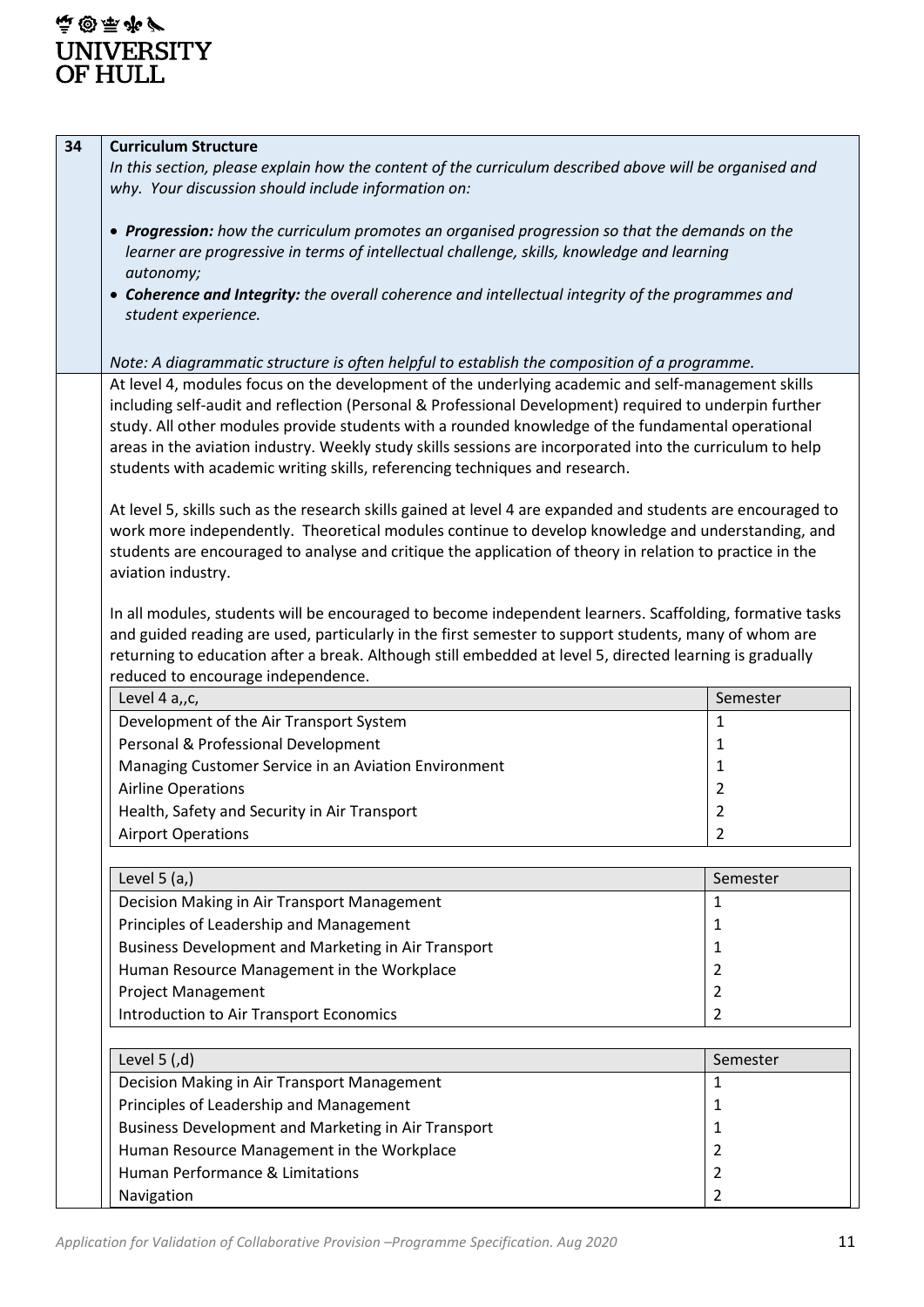# **高国雨罗** UNIVERSITY<br>OF HULL

| 35 | <b>Compensation/Condonement rules</b>                                                                                                                                                                            |
|----|------------------------------------------------------------------------------------------------------------------------------------------------------------------------------------------------------------------|
|    | Using the relevant programme identifiers (a,b,c etc.), please list any modules included in this application                                                                                                      |
|    | that are core for each programme and variant (i.e. modules defined as core in the curriculum map).                                                                                                               |
|    |                                                                                                                                                                                                                  |
|    | None                                                                                                                                                                                                             |
| 36 | Internationalisation                                                                                                                                                                                             |
|    | 'Internationalisation is a key feature of the UK HE agenda [and] represents the preparation of all UK HE                                                                                                         |
|    | graduates to live in, and contribute responsibly to, a globally connected society' (HEA, 2014). Please outline                                                                                                   |
|    | the programmes' approaches to internationalising the curriculum.                                                                                                                                                 |
|    | Aviation is a global industry which attracts employees from around the world. As part of the teaching and                                                                                                        |
|    | learning methods videos are used from around the world and communication is a key feature L4 Managing<br>Customer Service in an Aviation Environment at level 4. Aviation legislation, regulation and airline    |
|    | procedures in other countries are examined alongside UK directives to examine the differences which may                                                                                                          |
|    | be encountered in this global industry. British airlines often support corporate social responsibility                                                                                                           |
|    | projects on other continents and these themes run across our degree programmes analysing societal and                                                                                                            |
|    | cultural differences. Guest speakers from a variety of airlines contribute to this celebration of cultures -                                                                                                     |
|    | with discussion on how management and leadership can be approached differently depending on the                                                                                                                  |
|    | nationality of the leader. This is also relevant in teams within the sector, with both ground crew and                                                                                                           |
|    | aircrew often having employees from different cultural backgrounds. Cultural awareness and inclusivity                                                                                                           |
|    | are key themes running throughout both Foundation Degree programmes.                                                                                                                                             |
|    |                                                                                                                                                                                                                  |
| 37 | <b>Inclusivity</b>                                                                                                                                                                                               |
|    | Please indicate how you will ensure that your curriculum is inclusive. An inclusive curriculum reflects an                                                                                                       |
|    | awareness of both the diversity of learners and their learning needs and experiences. This is incorporated                                                                                                       |
|    | into curriculum design through modes of interaction and assessment as well as course content. Each                                                                                                               |
|    | disciplinary area may have different approaches; however, a common starting point should be the nine                                                                                                             |
|    | protected characteristics as outlined in the Equality Act 2010. All publicly funded educational institutions<br>are required to meet the Single Equality Duty 2011.                                              |
|    |                                                                                                                                                                                                                  |
|    | All University of Hull programmes should be inclusive by design. Inclusive teaching learning and assessment                                                                                                      |
|    | design facilitates the successful practice and application of the specific competencies of the                                                                                                                   |
|    | module/programme, irrespective of a students' background or individual characteristics (as they are                                                                                                              |
|    | defined in the Equality Act). This is integral to our anticipatory duty to break down barriers to learning for                                                                                                   |
|    | students with protected characteristics and our obligation as a publicly funded institution to the Single                                                                                                        |
|    | Equality Act (2011)                                                                                                                                                                                              |
|    |                                                                                                                                                                                                                  |
|    | Inclusive curriculum attempts to break down structural inequality, it is decolonised (note decolonising                                                                                                          |
|    | curriculum works to the benefit of all students, including those underrepresented in HE), physically<br>accessible, and allows for student feedback and opportunity to co-design curricula content and models of |
|    | delivery. Where there is a part time pathway, please ensure the programme design is accessible, equal                                                                                                            |
|    | and inclusive for both full time and part time students.                                                                                                                                                         |
|    |                                                                                                                                                                                                                  |
|    | The College aims to provides an inclusive learning environment and to provide equality of opportunity for                                                                                                        |
|    | all to access, succeed in and progress from higher education. Equality, Diversity and Inclusivity across the                                                                                                     |
|    | College is monitored by the Equality and Diversity Committee and actions and progress are summarised in                                                                                                          |
|    | the Equality, Diversity and Inclusivity Annual Report. At HE the College has an OfS Access and Participation                                                                                                     |
|    | Plan monitored and actioned by the College's Student Opportunity Monitoring Group and at course level                                                                                                            |
|    | within Progress Reviews. In addition to their academic teaching all HE students receive 1:1 tutorials and                                                                                                        |
|    | have access to the College Counselling service and 1:1 study skills support. either in person or via TEAMS                                                                                                       |
|    |                                                                                                                                                                                                                  |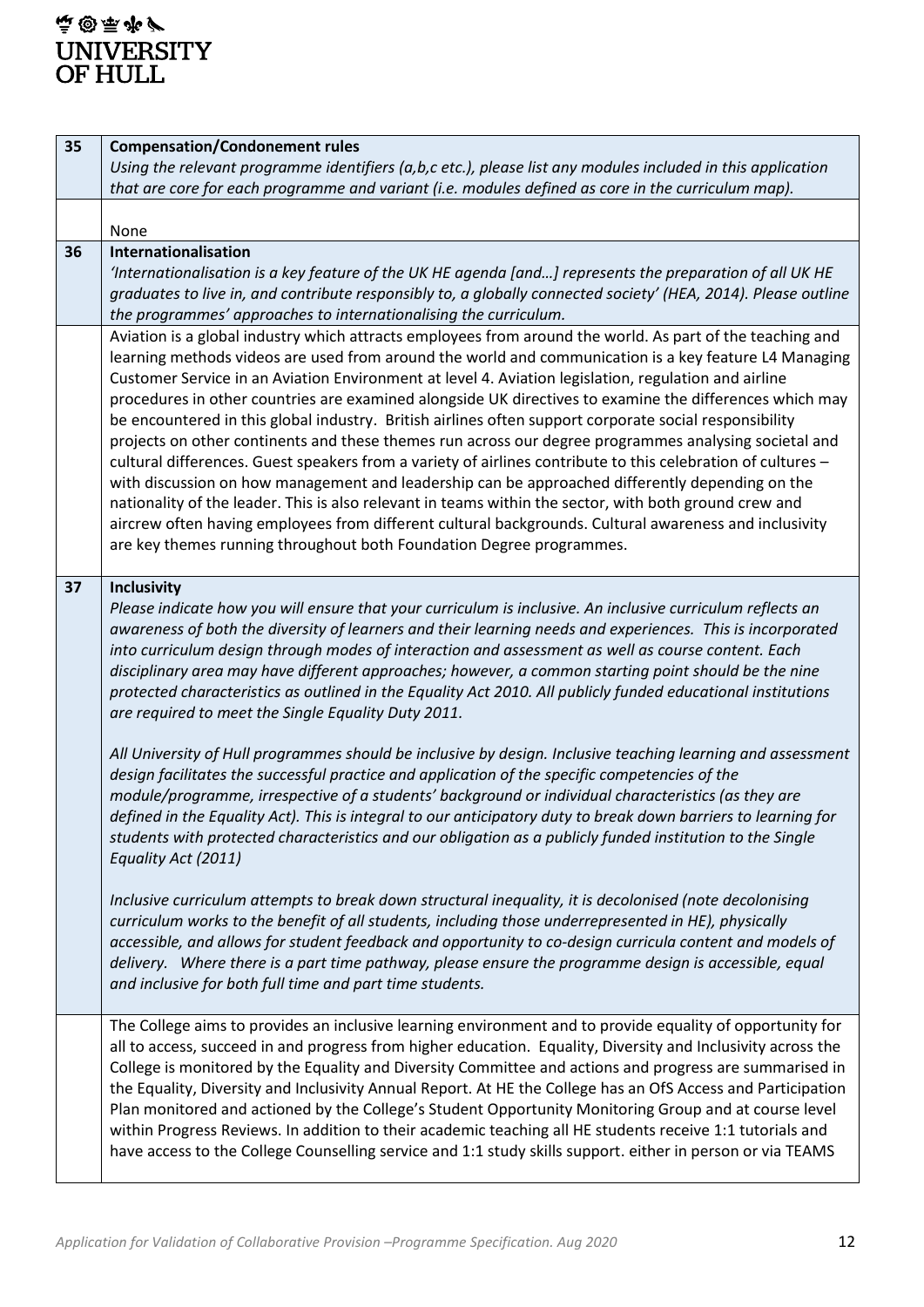### 4@原告 UNIVERSITY<br>OF HULL

|    | The make-up of the cohort, continuation and success rates are monitored and discussed at Progress<br>Reviews and within the Annual Monitoring Reports. The cohort of students at the Aviation Academy are<br>mainly entering directly from school with a few mature students each year. All students are provided with<br>personalised support and the degree is taught over two days per week to enable students to work part-<br>time in industry. Students are given module evaluation forms to complete at the end of each module to<br>provide students with a voice and to inform module tutors of the strengths of the module and the areas<br>for development. The average percentage of each module is analysed each year and discussed at the<br>Exam Board, Progress Reviews and within the Annual Monitoring Report.                                                                |
|----|-------------------------------------------------------------------------------------------------------------------------------------------------------------------------------------------------------------------------------------------------------------------------------------------------------------------------------------------------------------------------------------------------------------------------------------------------------------------------------------------------------------------------------------------------------------------------------------------------------------------------------------------------------------------------------------------------------------------------------------------------------------------------------------------------------------------------------------------------------------------------------------------------|
| 38 | <b>Employability</b><br>Please outline the approach taken by the programmes to engage students in gaining employability skills.                                                                                                                                                                                                                                                                                                                                                                                                                                                                                                                                                                                                                                                                                                                                                                 |
|    | All programmes are designed with a vocational focus and input from industry. All students have access to<br>the College's Careers Team, HE Careers MOODLE and a dedicated cross-College HE careers focussed week,<br>which allows students the opportunity to engage in CV updating, developing interview skills and engage<br>with a range of guest speakers. Employability skills are embedded within course programmes and the<br>tutorial programme. Many teaching staff have worked in the aviation industry for several years and work<br>to embed soft skills in the students such as emotional intelligence, active listening and the importance of<br>time management.<br>All students are offered the opportunity to apply for the Leeds Bradford Airport Ambassador Programme<br>which offers voluntary employment in the airport over the Summer period in various customer service |
|    | roles.                                                                                                                                                                                                                                                                                                                                                                                                                                                                                                                                                                                                                                                                                                                                                                                                                                                                                          |
| 39 | Student engagement in curriculum and pedagogic design<br>Please outline how students have already been and will continue to be involved in curriculum and<br>pedagogic design.                                                                                                                                                                                                                                                                                                                                                                                                                                                                                                                                                                                                                                                                                                                  |
|    | All students are asked to complete an evaluation form on completion of a module of study and this<br>includes suggestions for improvement. During the end of course focus groups students are asked about<br>the course content, assessment and employability skills which are considered by the programme teams<br>during the annual reporting process. In addition, students were surveyed in 2020, to gain an insight into<br>their input into the development of the blended learning approach.                                                                                                                                                                                                                                                                                                                                                                                             |
| 40 | <b>Ethical issues and risk</b><br>Programmes may deal with issues that are sensitive or involve ethical considerations. Our institutional<br>duties of care extend to all involved in learning and teaching. Please highlight any relevant issues that<br>relate to content, teaching methods and assessment and state how they are to be addressed (include<br>evidence of support from ethics committees and risk assessments as appropriate).                                                                                                                                                                                                                                                                                                                                                                                                                                                |
|    | As we are situated on an airside campus, all students must have a Disclosure Scotland Certificate, this<br>information can be found on both the UCAS and Craven College website so that students are aware when<br>applying for the course.                                                                                                                                                                                                                                                                                                                                                                                                                                                                                                                                                                                                                                                     |
|    | In addition, students are given the opportunity to apply for 'ambassador roles' at the airport, where a<br>Disclosure Scotland Certificate is a mandatory requirement. Students are made aware of workplace and<br>university ethical boundaries with regard to discussing confidential information.                                                                                                                                                                                                                                                                                                                                                                                                                                                                                                                                                                                            |
|    | The Programme team complete annual mandatory training on safeguarding, GDPR and wellbeing and will<br>consider ethical issues within the module planning.                                                                                                                                                                                                                                                                                                                                                                                                                                                                                                                                                                                                                                                                                                                                       |
|    | Where discussions relating to ethical considerations and sensitive issues arise e.g. relating to a student's<br>own experience or workplace, module staff will remind students that issues discussed within lectures are<br>confidential and recordings will be turned off.                                                                                                                                                                                                                                                                                                                                                                                                                                                                                                                                                                                                                     |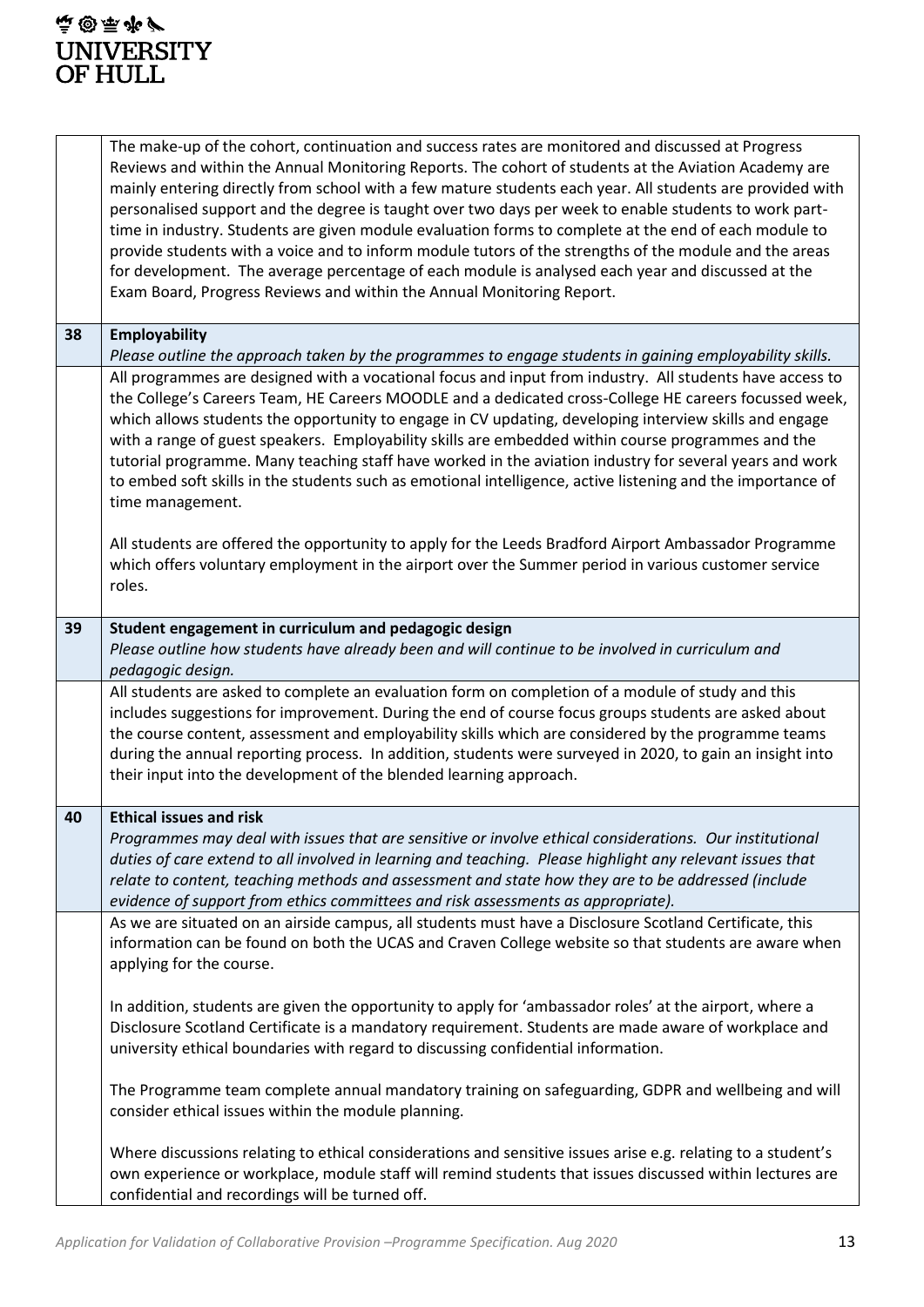### 4@原告 UNIVERSITY<br>OF HULL

|    | All students involved in Research Projects will receive taught input and discuss ethical approaches to<br>research and all students will be referred to the BERA (2018) Ethical Guidelines and be expected<br>to complete a Research Ethics Approval form. The chair of the Scholarly Activity Group will consider and<br>approve the Research Ethics Approval Forms. Should there be any concerns, the chair will return the<br>Research Ethics Approval Form to the student for amendment and inform the tutor concerned. Students<br>may not commence their research until approval has been given. Ethical concerns raised by Approval<br>Forms will be taken to the Scholarly Activity Group for further discussion.                                                                                                                                                                                                                                                                                                                           |
|----|-----------------------------------------------------------------------------------------------------------------------------------------------------------------------------------------------------------------------------------------------------------------------------------------------------------------------------------------------------------------------------------------------------------------------------------------------------------------------------------------------------------------------------------------------------------------------------------------------------------------------------------------------------------------------------------------------------------------------------------------------------------------------------------------------------------------------------------------------------------------------------------------------------------------------------------------------------------------------------------------------------------------------------------------------------|
|    | All College facilities and activities are risked assessed. Any external visits are applied for using the central<br>College visits procedure, these include risk assessments for the venue and the activities, no visit can be<br>undertaken without approval. All research projects must be approved by a tutor and risk assessment<br>forms completed with the student where appropriate.                                                                                                                                                                                                                                                                                                                                                                                                                                                                                                                                                                                                                                                         |
| 41 | Sensitive issues and safeguarding                                                                                                                                                                                                                                                                                                                                                                                                                                                                                                                                                                                                                                                                                                                                                                                                                                                                                                                                                                                                                   |
|    | Universities develop and deliver programmes which deal with issues that may be sensitive or require<br>students to explore issues which may be potentially controversial, for example relating to child abuse,<br>sexual violence, radicalisation and terrorism. As with research, our institutional duty of care extends to all<br>involved in learning and teaching and all related activities which staff and students may engage with.<br>Please highlight any relevant issues that relate to content, teaching methods and assessment and state                                                                                                                                                                                                                                                                                                                                                                                                                                                                                                |
|    | how they are to be addressed to ensure a safe environment is maintained for all concerned.                                                                                                                                                                                                                                                                                                                                                                                                                                                                                                                                                                                                                                                                                                                                                                                                                                                                                                                                                          |
|    | All staff are required to complete mandatory annual safeguarding training. Sensitive information regarding<br>work placements is frequently discussed and the boundaries and expectations are established with the<br>students at the start of the academic year. All students present must to give their permission for a session<br>to be recorded, and recordings are stopped if confidentiality issues arise.                                                                                                                                                                                                                                                                                                                                                                                                                                                                                                                                                                                                                                   |
|    | If sensitive issues are to be discussed in class, or major safety or security related incident video footage is<br>part of a lesson, students are made aware prior to this taking place and have the option to opt out of the<br>session.                                                                                                                                                                                                                                                                                                                                                                                                                                                                                                                                                                                                                                                                                                                                                                                                           |
| 42 | Other information/programme special features                                                                                                                                                                                                                                                                                                                                                                                                                                                                                                                                                                                                                                                                                                                                                                                                                                                                                                                                                                                                        |
|    | Please provide any other information about these programmes not included above. This may include<br>information about field trips and their arrangements, special opportunities on offer for students (e.g. forest<br>schools qualifications) and specific student support arrangements associated with these programmes.                                                                                                                                                                                                                                                                                                                                                                                                                                                                                                                                                                                                                                                                                                                           |
|    | These programmes are aimed at those aspiring to middle and senior management and provide insight into<br>the aviation sector at strategic level. The qualification will develop an in-depth awareness and subject-<br>specific knowledge of the sector, providing the opportunity to refine a range of skills and attributes to a<br>high level.                                                                                                                                                                                                                                                                                                                                                                                                                                                                                                                                                                                                                                                                                                    |
|    | The FD Aviation Management & Operations (with Pilot Studies) has been developed to provide<br>underpinning knowledge and understanding for those wishing to embark on a career as a pilot or in<br>ground operations management. The combination of technical training with development of research and<br>analytical skills will provide a broad base to continue learning or improve job progression. The Aviation<br>Management & Operations (with Pilot studies) will give students a valuable insight into key aspects of<br>mandatory knowledge required for the industry. Students may also choose to study independently for<br>their Private Pilot Licence (PPL) alongside their Foundation Degree. Teaching staff can advise students<br>about companies who offer the PPL. To qualify as a PPL holder, a Class 2 medical certificate issued by a<br>CAA Authorised Medical Examiner (AME) is also required. By following this course, students can study for<br>a Foundation Degree whilst obtaining theoretical knowledge in key areas. |
|    | The location of The Aviation Academy (TAA) at Leeds-Bradford Airport provides a unique and stimulating<br>learning environment. The College's physical proximity to aviation employers is matched by good working                                                                                                                                                                                                                                                                                                                                                                                                                                                                                                                                                                                                                                                                                                                                                                                                                                   |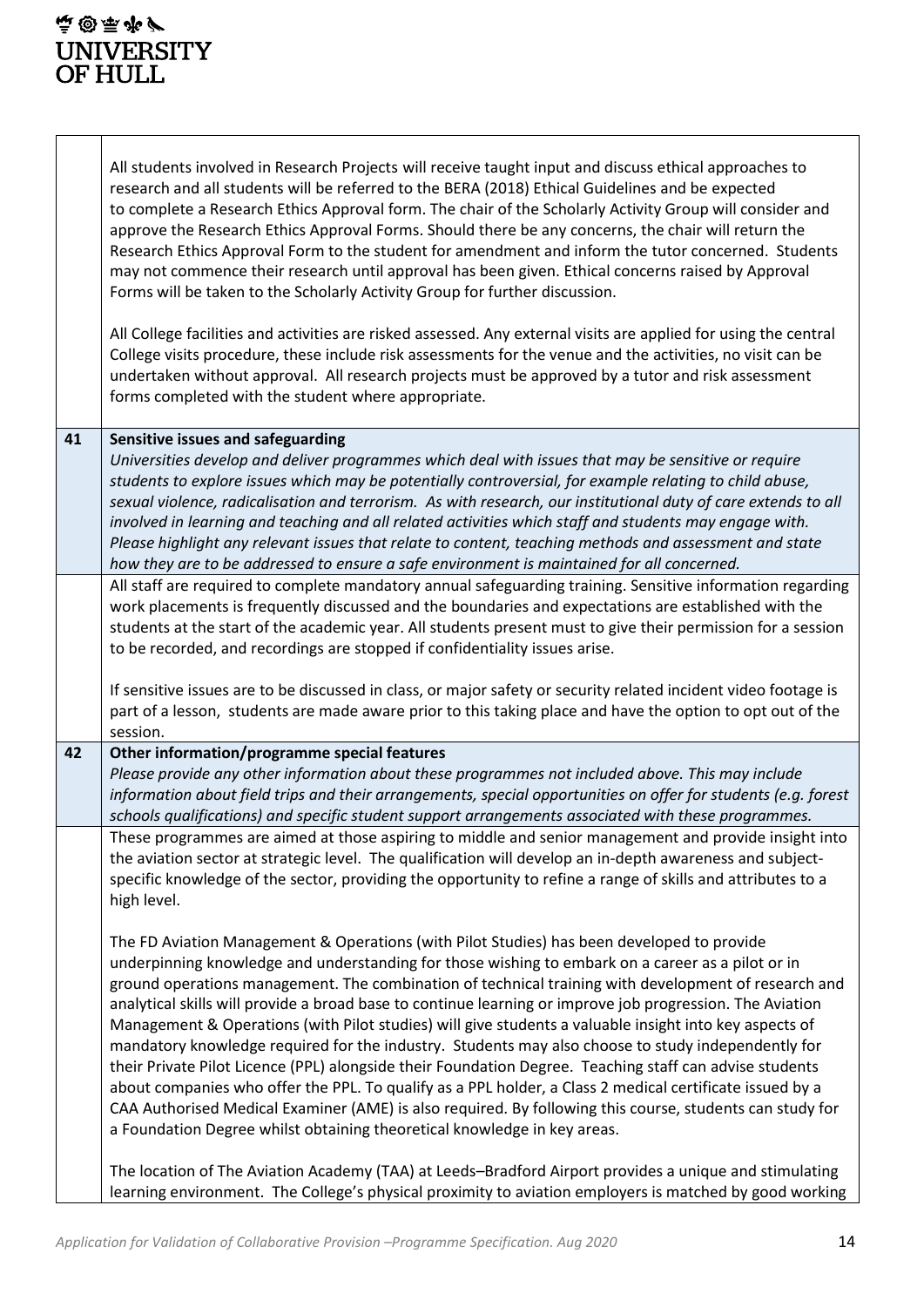|                         | relationships which have led to a range of initiatives. The course aims to ensure that it fulfils the needs of<br>the sector and is appropriate for our geographical location. For example, students are given assignment<br>briefs that are relevant, realistic and based on issues that are viewed as key to the development of the air<br>transport industry.                                                                                                                                                                                                                                                                                                                                                                                                                  |
|-------------------------|-----------------------------------------------------------------------------------------------------------------------------------------------------------------------------------------------------------------------------------------------------------------------------------------------------------------------------------------------------------------------------------------------------------------------------------------------------------------------------------------------------------------------------------------------------------------------------------------------------------------------------------------------------------------------------------------------------------------------------------------------------------------------------------|
|                         | The Aviation Academy was funded at inception by Yorkshire Forward, to facilitate development at Leeds<br>Bradford Airport and broader environs by ensuring there are suitable skilled employees at level 3 (NQF)<br>and above. TAA works in partnership with Jet2.com in recruitment and training for their bases in the UK<br>and they also provide work placements and speakers for our HE programmes, also working with Swissport<br>on a similar basis. TAA has engaged with a broad range of aviation industry employers who provide valid<br>work opportunities for students.<br>Guest speakers may include:                                                                                                                                                                |
|                         | British Airways staff from London Heathrow                                                                                                                                                                                                                                                                                                                                                                                                                                                                                                                                                                                                                                                                                                                                        |
|                         | Pilots from Virgin Atlantic, Jet2.com, British Airways and Aer Lingus                                                                                                                                                                                                                                                                                                                                                                                                                                                                                                                                                                                                                                                                                                             |
|                         | Cabin Crew from a range of airlines<br>Managers from Leeds Bradford Airport and Jet2.com                                                                                                                                                                                                                                                                                                                                                                                                                                                                                                                                                                                                                                                                                          |
|                         | Customer Service Management from Jet2.com                                                                                                                                                                                                                                                                                                                                                                                                                                                                                                                                                                                                                                                                                                                                         |
|                         | The Chaplin from Leeds Bradford Airport                                                                                                                                                                                                                                                                                                                                                                                                                                                                                                                                                                                                                                                                                                                                           |
|                         | Ex industry staff involved in historic airline disasters                                                                                                                                                                                                                                                                                                                                                                                                                                                                                                                                                                                                                                                                                                                          |
|                         | Ex students who have progressed onto master's study and into industry                                                                                                                                                                                                                                                                                                                                                                                                                                                                                                                                                                                                                                                                                                             |
| $\overline{\mathsf{C}}$ | <b>RECRUITMENT AND ADMISSIONS INFORMATION</b>                                                                                                                                                                                                                                                                                                                                                                                                                                                                                                                                                                                                                                                                                                                                     |
| 43                      | <b>Proposed marketing strategies</b><br>Please highlight any factors that you think may assist in helping the marketing team with their strategy for<br>promoting your programmes.                                                                                                                                                                                                                                                                                                                                                                                                                                                                                                                                                                                                |
|                         |                                                                                                                                                                                                                                                                                                                                                                                                                                                                                                                                                                                                                                                                                                                                                                                   |
|                         | Craven College Aviation Academy is based on an airside campus at Leeds Bradford Airport. Lecturers come<br>from an aviation background, or a business background with an interest in aviation. Lecturers have<br>industry connections and students are encouraged to join LinkedIn and connect with staff just before their<br>final year.                                                                                                                                                                                                                                                                                                                                                                                                                                        |
|                         | A strong working partnership with Leeds Bradford Airport enables students to be recruited by the airport<br>to gain vital work experience during the summer months. While on placement students receive a full<br>airside pass and are encouraged to shadow staff and visit other areas of the airport, with permission, if<br>time permits e.g. the air traffic control tower or the fire station. As part of their airport uniform, Student<br>Ambassadors wear Aviation Academy hi-vis jackets with logos promoting the excellent links between the<br>College and the airport. With over 4 million passengers passing through Leeds Bradford Airport per<br>annum, as well as plans for further expansion, there are excellent opportunities for employment into<br>industry. |
| 44                      | <b>Academic entry requirements</b><br>Using the relevant programme identifiers (a,b,c etc.), please highlight all entry requirements including any<br>specific subjects as well as proposed tariff.                                                                                                                                                                                                                                                                                                                                                                                                                                                                                                                                                                               |
|                         | Level 3 qualification equivalent to 48 UCAS tariff points, i.e. 2 A Levels or a Subsidiary Diploma<br>$\bullet$<br>English Language and Maths at GCSE grade C / 4 or equivalent<br>$\bullet$<br>Those with relevant modules from compatible HNCs or Foundation degrees may be able to transfer<br>$\bullet$<br>credit on successful completion of the APL/APEL application process                                                                                                                                                                                                                                                                                                                                                                                                |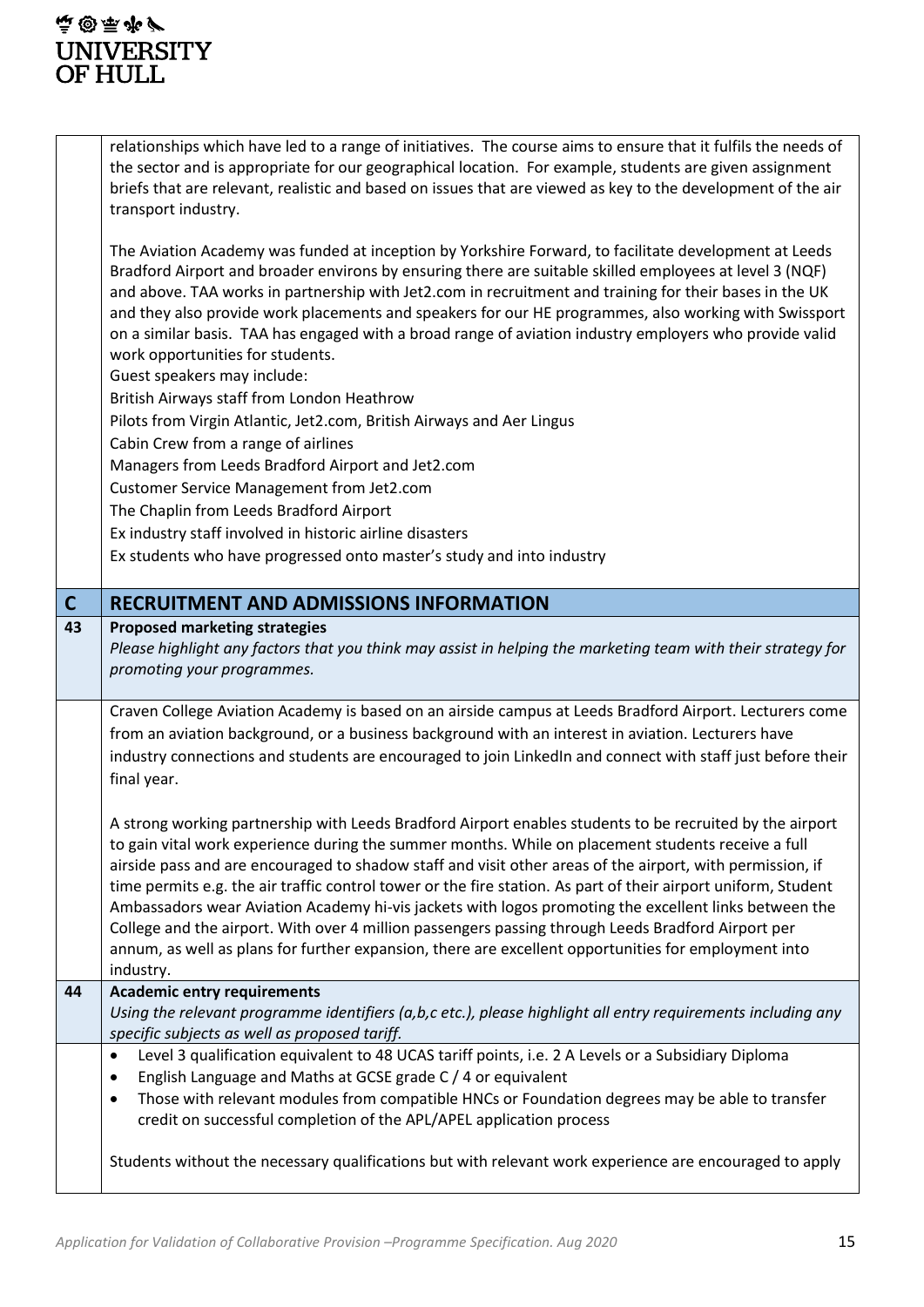|    | <b>Other entry requirements</b>                                                                                                    |  |  |  |  |  |  |  |  |  |  |  |
|----|------------------------------------------------------------------------------------------------------------------------------------|--|--|--|--|--|--|--|--|--|--|--|
|    | e.g. relevant IELTS score, Disclosure and Barring Service etc.                                                                     |  |  |  |  |  |  |  |  |  |  |  |
|    | Criminal Record checks are required for all students on campus. Disclosure and Barring Service check is an                         |  |  |  |  |  |  |  |  |  |  |  |
|    | enhanced check which the College will require for all new applicants from September 2022. A Disclosure                             |  |  |  |  |  |  |  |  |  |  |  |
|    | Scotland Certificate is currently required due to the College being on an airside location and therefore                           |  |  |  |  |  |  |  |  |  |  |  |
|    | bound by the regulations at Leeds Bradford Airport.                                                                                |  |  |  |  |  |  |  |  |  |  |  |
|    |                                                                                                                                    |  |  |  |  |  |  |  |  |  |  |  |
| D  | <b>IMPLEMENTATION STRATEGY</b>                                                                                                     |  |  |  |  |  |  |  |  |  |  |  |
|    |                                                                                                                                    |  |  |  |  |  |  |  |  |  |  |  |
|    |                                                                                                                                    |  |  |  |  |  |  |  |  |  |  |  |
| 46 | Implications for other areas of the Partner Institution                                                                            |  |  |  |  |  |  |  |  |  |  |  |
|    | Using the relevant programme identifiers ( $a,b,c$ etc.), please indicate any requirements that may impact on                      |  |  |  |  |  |  |  |  |  |  |  |
|    | other areas of the partner institution. Please discuss these with the relevant service area before completing                      |  |  |  |  |  |  |  |  |  |  |  |
|    | this form.                                                                                                                         |  |  |  |  |  |  |  |  |  |  |  |
|    |                                                                                                                                    |  |  |  |  |  |  |  |  |  |  |  |
|    | Estates:                                                                                                                           |  |  |  |  |  |  |  |  |  |  |  |
|    | Library:                                                                                                                           |  |  |  |  |  |  |  |  |  |  |  |
|    | Admissions:                                                                                                                        |  |  |  |  |  |  |  |  |  |  |  |
|    | Careers:                                                                                                                           |  |  |  |  |  |  |  |  |  |  |  |
|    | Visa Compliance:                                                                                                                   |  |  |  |  |  |  |  |  |  |  |  |
|    | Other (Please specify):                                                                                                            |  |  |  |  |  |  |  |  |  |  |  |
|    | N/A this course has been delivered by the College since 2013. No additional costs, other than the annual<br>updating of resources. |  |  |  |  |  |  |  |  |  |  |  |
| 47 | Existing programmes/students affected by this proposal                                                                             |  |  |  |  |  |  |  |  |  |  |  |
|    | Please state here which existing programmes and modules may be affected (both positively and                                       |  |  |  |  |  |  |  |  |  |  |  |
|    | negatively) by this new provision. Where relevant, please attach evidence that any impact has been                                 |  |  |  |  |  |  |  |  |  |  |  |
|    | discussed with students and that consideration has been given to this in the design of the programmes.                             |  |  |  |  |  |  |  |  |  |  |  |
|    | N/A                                                                                                                                |  |  |  |  |  |  |  |  |  |  |  |
|    |                                                                                                                                    |  |  |  |  |  |  |  |  |  |  |  |
| E  | <b>POST PROGRAMME OPPORTUNITIES</b>                                                                                                |  |  |  |  |  |  |  |  |  |  |  |
|    |                                                                                                                                    |  |  |  |  |  |  |  |  |  |  |  |
| 48 | Progression opportunities to further academic or professional programmes                                                           |  |  |  |  |  |  |  |  |  |  |  |
|    | Please list progression opportunities in your own or other institutions. If none exists, do you have any plans                     |  |  |  |  |  |  |  |  |  |  |  |
|    | to develop such provision? How will you ensure students are aware of these opportunities?                                          |  |  |  |  |  |  |  |  |  |  |  |
|    |                                                                                                                                    |  |  |  |  |  |  |  |  |  |  |  |
|    | Following successful completion of the Foundation Degree, students may progress to the BSc (Hons) Air                              |  |  |  |  |  |  |  |  |  |  |  |
|    | Transport Management (Top-up) at Craven College.                                                                                   |  |  |  |  |  |  |  |  |  |  |  |
|    |                                                                                                                                    |  |  |  |  |  |  |  |  |  |  |  |
| 49 | <b>Employment opportunities</b>                                                                                                    |  |  |  |  |  |  |  |  |  |  |  |
|    | Please state areas of employment that graduates of these programmes will typically enter. You may wish                             |  |  |  |  |  |  |  |  |  |  |  |
|    | to contact the careers team for guidance in this area. You may also wish to refer to Destinations of Leavers                       |  |  |  |  |  |  |  |  |  |  |  |
|    | in Higher Education (DELHE) data.                                                                                                  |  |  |  |  |  |  |  |  |  |  |  |
|    |                                                                                                                                    |  |  |  |  |  |  |  |  |  |  |  |
|    | Completion of the course provides the opportunity to progress into operational roles within the aviation                           |  |  |  |  |  |  |  |  |  |  |  |
|    | sector. Skills are also transferable across other sectors including retail.                                                        |  |  |  |  |  |  |  |  |  |  |  |
|    |                                                                                                                                    |  |  |  |  |  |  |  |  |  |  |  |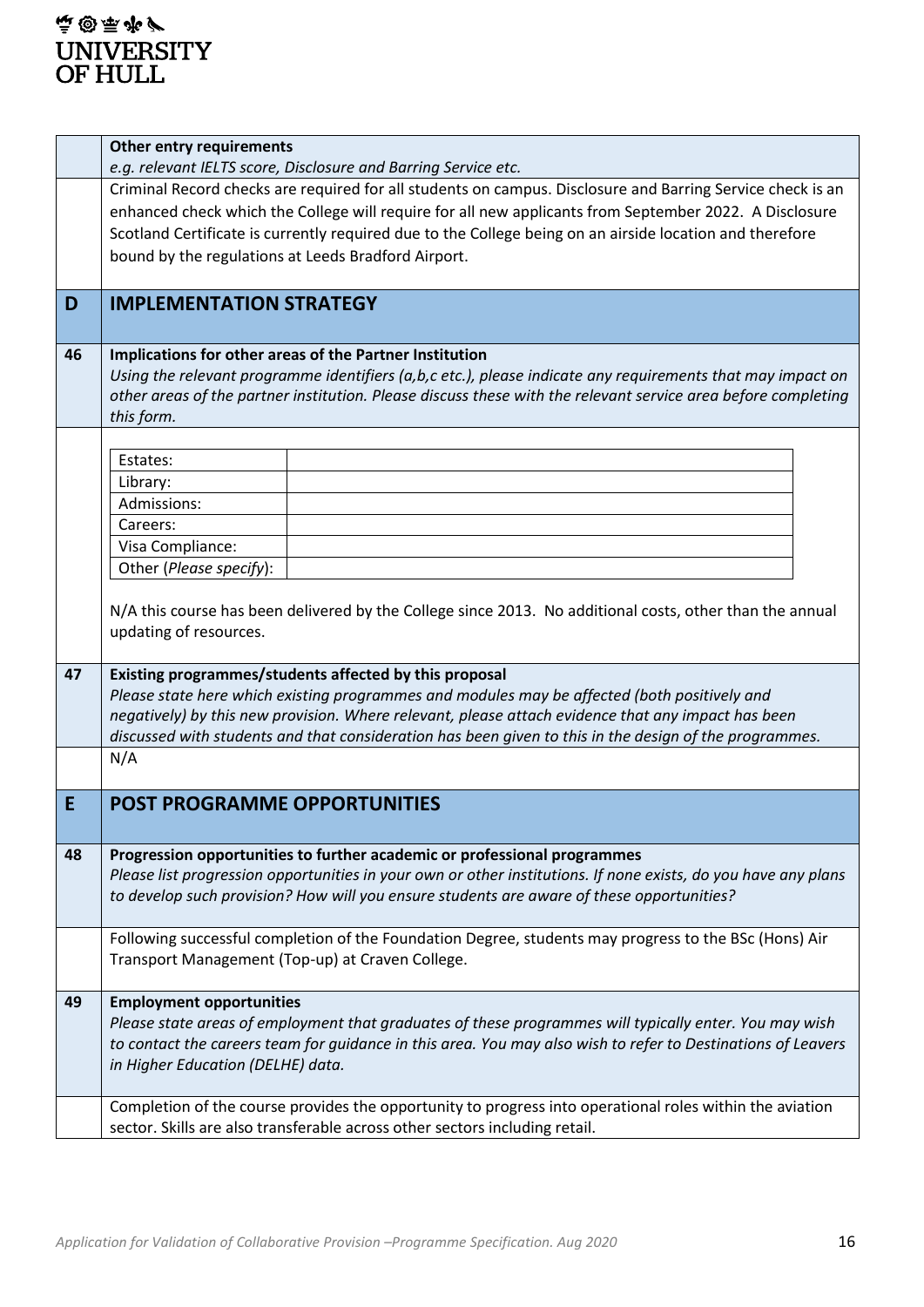| <b>CURRICULUM MAPS</b>                                                                                                                                                           |                                                                                             |  |  |  |  |  |  |  |  |  |  |
|----------------------------------------------------------------------------------------------------------------------------------------------------------------------------------|---------------------------------------------------------------------------------------------|--|--|--|--|--|--|--|--|--|--|
| Please create curriculum maps which detail the programmes/variants that you are validating. Each map should begin with the title of the programme/variant                        |                                                                                             |  |  |  |  |  |  |  |  |  |  |
| and the relevant programme identifiers.                                                                                                                                          |                                                                                             |  |  |  |  |  |  |  |  |  |  |
| In Columns 1-3, please list all programme modules taught at each stage, the level at which they are taught and the modular credit value.                                         |                                                                                             |  |  |  |  |  |  |  |  |  |  |
| In Column 4, please include details of the assessment associated with each module; this will allow you to map your assessments across the programme.                             |                                                                                             |  |  |  |  |  |  |  |  |  |  |
| In Column 5, please indicate against each of the programmes and pathways listed on this form which modules are Core (Co), Compulsory (Cm)or Optional (Op)                        |                                                                                             |  |  |  |  |  |  |  |  |  |  |
| In Column 6, please identify which modules contribute to the achievement of programme learning outcomes                                                                          |                                                                                             |  |  |  |  |  |  |  |  |  |  |
| <i>*Definitions:</i>                                                                                                                                                             |                                                                                             |  |  |  |  |  |  |  |  |  |  |
| CORE module - this is a module that is fundamental to the degree programme and must be studied. It cannot be compensated or condoned.                                            |                                                                                             |  |  |  |  |  |  |  |  |  |  |
| COMPULSORY module - this is a module which must be studied to successfully complete a particular degree programme. It can be compensated or condoned,<br>subject to regulations. |                                                                                             |  |  |  |  |  |  |  |  |  |  |
| OPTIONAL module - this is a module that a student may choose to study as part of their degree programme.                                                                         |                                                                                             |  |  |  |  |  |  |  |  |  |  |
| ELECTIVE module - this is a module that a student may choose to study as part of their degree programme. It cannot be compensated or condoned.<br>Note:                          |                                                                                             |  |  |  |  |  |  |  |  |  |  |
| There should be no optional modules at Level 4 (unless an exemption request has been approved by EPC).<br>$\bullet$                                                              |                                                                                             |  |  |  |  |  |  |  |  |  |  |
| Optionality should be minimised throughout the programme.<br>$\bullet$                                                                                                           |                                                                                             |  |  |  |  |  |  |  |  |  |  |
| Faculty Education and Student Experience Committee (FESEC) is the final arbitrator of any disagreements regarding the level of optionality in a<br>$\bullet$<br>programme.       |                                                                                             |  |  |  |  |  |  |  |  |  |  |
|                                                                                                                                                                                  | Levels of optionality should be clearly linked to the number of students taking the module. |  |  |  |  |  |  |  |  |  |  |
| KEY:                                                                                                                                                                             |                                                                                             |  |  |  |  |  |  |  |  |  |  |
| P/V= Programme or Variant                                                                                                                                                        | PO = Programme Outcome                                                                      |  |  |  |  |  |  |  |  |  |  |
| $PW = Pathway$                                                                                                                                                                   | $T1,2,3$ = Trimester 1,2,3                                                                  |  |  |  |  |  |  |  |  |  |  |
| Co = Core Module                                                                                                                                                                 | Cm = Compulsory Module                                                                      |  |  |  |  |  |  |  |  |  |  |
| Op = Optional Module                                                                                                                                                             | El = Elective Module                                                                        |  |  |  |  |  |  |  |  |  |  |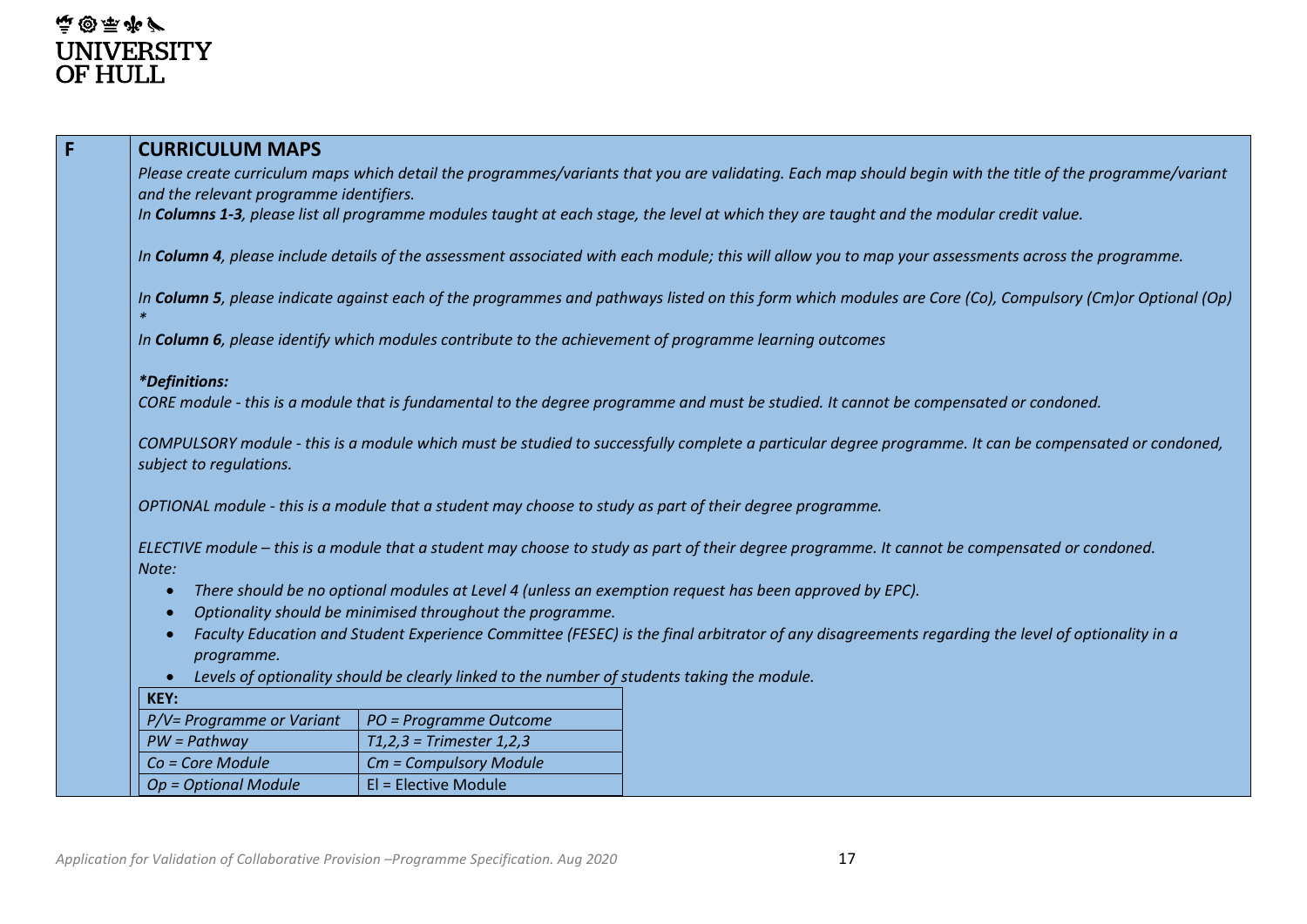## **A&E@** UNIVERSITY<br>OF HULL

| F1<br>UNDERGRADUATE CURRICULUM MAP FOR CORE PROGRAMME AND ASSOCIATED PATHWAYS                                                                       |                   |               |                                     |         |     |                 |                 |            |                 |                 |                 |                 |                 |                 |                           |
|-----------------------------------------------------------------------------------------------------------------------------------------------------|-------------------|---------------|-------------------------------------|---------|-----|-----------------|-----------------|------------|-----------------|-----------------|-----------------|-----------------|-----------------|-----------------|---------------------------|
| Programme/Variant Titles and Identifiers: a,b FdScAviation Management & Operations / c,d FdSc Aviation Management & Operations (with Pilot Studies) |                   |               |                                     |         |     |                 |                 |            |                 |                 |                 |                 |                 |                 |                           |
|                                                                                                                                                     | 3<br>$\mathbf{2}$ |               |                                     |         |     |                 |                 |            |                 |                 |                 |                 |                 |                 |                           |
| <b>Module Title</b>                                                                                                                                 | Level             | <b>Credit</b> | <b>Assessment Method</b>            | P/V     | PW1 | PW <sub>2</sub> | PW <sub>3</sub> | <b>PO1</b> | PO <sub>2</sub> | PO <sub>3</sub> | PO <sub>4</sub> | PO <sub>5</sub> | PO <sub>6</sub> | PO <sub>7</sub> | PO <sub>8</sub>           |
|                                                                                                                                                     |                   |               | (e.g. exam, essay,<br>presentation) |         |     |                 |                 |            |                 |                 |                 |                 |                 |                 |                           |
| Certificate Stage a, b, c, d                                                                                                                        |                   |               |                                     |         |     |                 |                 |            |                 |                 |                 |                 |                 |                 |                           |
| T1                                                                                                                                                  |                   |               |                                     |         |     |                 |                 |            |                 |                 |                 |                 |                 |                 |                           |
| Development of the Air                                                                                                                              | 4                 | 20            | Report                              | a,b,c,d |     |                 |                 | X          |                 |                 | x               |                 |                 |                 |                           |
| <b>Transport System</b>                                                                                                                             |                   |               | Presentation                        |         |     |                 |                 |            |                 |                 |                 |                 |                 |                 |                           |
| Personal & Professional                                                                                                                             | 4                 | 20            | Presentation                        | a,b,c,d |     |                 |                 |            |                 |                 | x               |                 |                 |                 |                           |
| Development                                                                                                                                         |                   |               | Research project                    |         |     |                 |                 |            |                 |                 |                 |                 |                 |                 |                           |
| <b>Managing Customer Service</b>                                                                                                                    | 4                 | 20            | Presentation                        | a,b,c,d |     |                 |                 |            | x               |                 | x               |                 |                 |                 | $\boldsymbol{\mathsf{x}}$ |
| in an Aviation Environment                                                                                                                          |                   |               | Case Study                          |         |     |                 |                 |            |                 |                 |                 |                 |                 |                 |                           |
| T <sub>2</sub>                                                                                                                                      |                   |               |                                     |         |     |                 |                 |            |                 |                 |                 |                 |                 |                 |                           |
| <b>Airline Operations</b>                                                                                                                           | 4                 | 20            | Report                              | a,b,c,d |     |                 |                 | X          |                 |                 | x               | X               |                 |                 |                           |
|                                                                                                                                                     |                   |               | Report                              |         |     |                 |                 |            |                 |                 |                 |                 |                 |                 |                           |
| Health, Safety and Security                                                                                                                         | 4                 | 20            | Report                              | a,b,c,d |     |                 |                 |            |                 | X               | x               |                 | x               |                 |                           |
| in Air Transport                                                                                                                                    |                   |               | Presentation                        |         |     |                 |                 |            |                 |                 |                 |                 |                 |                 |                           |
| <b>Airport Operations</b>                                                                                                                           | 4                 | 20            | Report                              | a,b,c,d |     |                 |                 | x          |                 |                 | x               |                 |                 |                 |                           |
|                                                                                                                                                     |                   |               | Presentation                        |         |     |                 |                 |            |                 |                 |                 |                 |                 |                 |                           |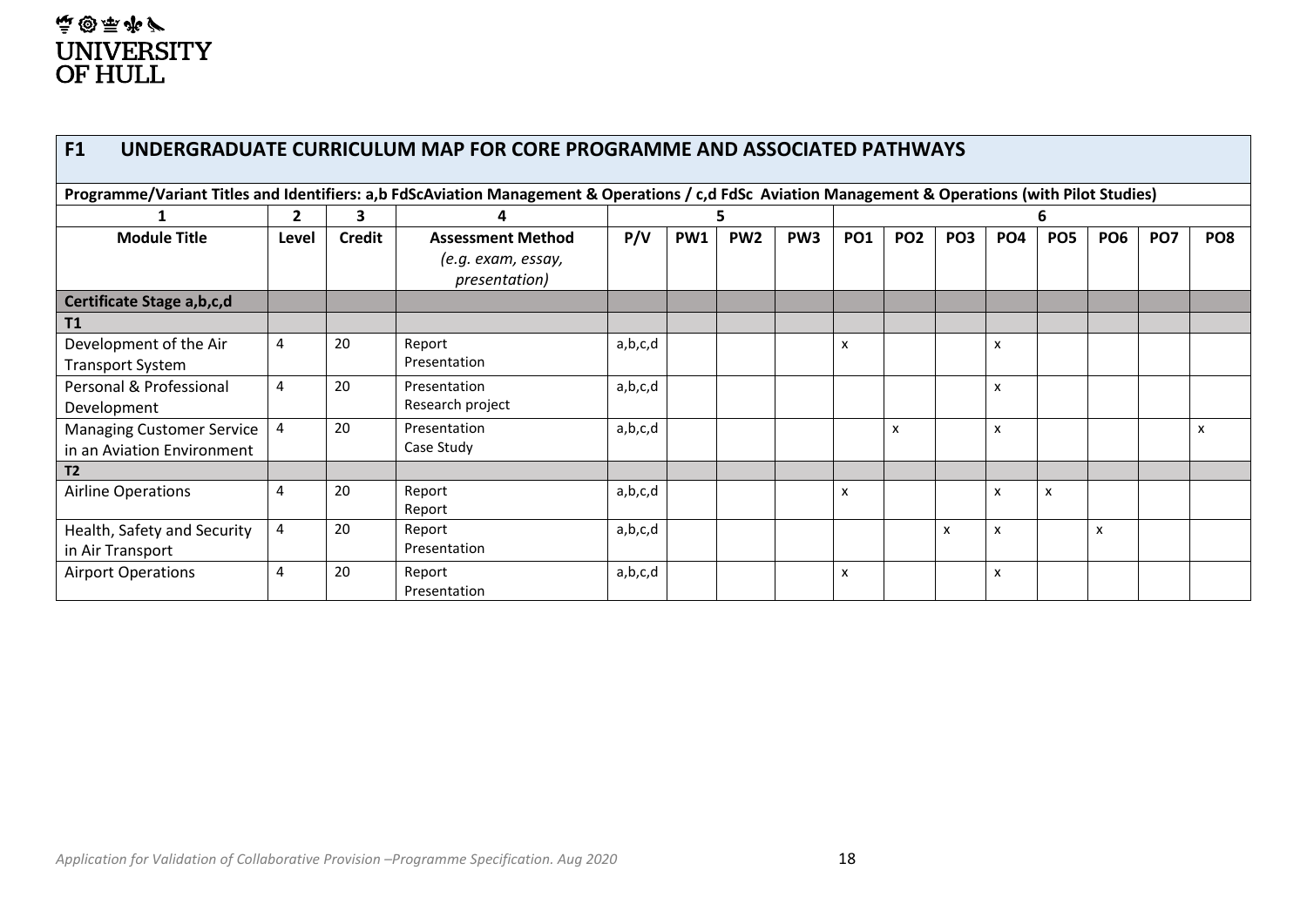### 真@原来/ UNIVERSITY<br>OF HULL

| Diploma Stage a,b                                             |   |    |                                                                          |       |  |                |                           |                           |   |                |                |   |   |
|---------------------------------------------------------------|---|----|--------------------------------------------------------------------------|-------|--|----------------|---------------------------|---------------------------|---|----------------|----------------|---|---|
| T1                                                            |   |    |                                                                          |       |  |                |                           |                           |   |                |                |   |   |
| Decision Making in Air<br><b>Transport Management</b>         | 5 | 20 | Report                                                                   | a,b   |  |                | $\pmb{\mathsf{x}}$        |                           |   | X              |                |   |   |
| Principles of Leadership and<br>Management                    | 5 | 20 | Presentation including an<br>academic poster                             | a,b   |  |                | $\mathsf{x}$              |                           | X |                |                |   |   |
| <b>Business Development and</b><br>Marketing in Air Transport | 5 | 20 | Open Book                                                                | a,b   |  | $\pmb{\times}$ |                           |                           |   |                |                |   |   |
| <b>T2</b>                                                     |   |    |                                                                          |       |  |                |                           |                           |   |                |                |   |   |
| Introduction to Air<br><b>Transport Economics</b>             | 5 | 20 | Closed book examination                                                  | a,b   |  |                | $\pmb{\mathsf{x}}$        |                           |   |                |                |   |   |
| Human Resource<br>Management in the<br>Workplace              | 5 | 20 | Presentation<br>Case Study                                               | a, b, |  |                | $\pmb{\mathsf{x}}$        |                           | x |                |                |   | X |
| Project Management                                            | 5 | 20 | Poster<br>Report                                                         | a,b   |  |                |                           | X                         |   |                |                |   |   |
| Diploma Stage c,d                                             |   |    |                                                                          |       |  |                |                           |                           |   |                |                |   |   |
| <b>T1</b>                                                     |   |    |                                                                          |       |  |                |                           |                           |   |                |                |   |   |
| Decision Making in Air<br><b>Transport Management</b>         | 5 | 20 | Report                                                                   | c,d   |  |                | $\pmb{\mathsf{x}}$        |                           |   | $\pmb{\times}$ |                |   |   |
| Principles of Leadership and<br>Management                    | 5 | 20 | Presentation including an<br>academic poster -                           | c,d   |  |                | $\boldsymbol{\mathsf{x}}$ |                           | X |                |                |   |   |
| <b>Business Development and</b><br>Marketing in Air Transport | 5 | 20 | Open Book Examination                                                    | c,d   |  | x              |                           |                           |   |                |                |   |   |
| <b>T2</b>                                                     |   |    |                                                                          |       |  |                |                           |                           |   |                |                |   |   |
| Human Resource<br>Management in the<br>Workplace              | 5 | 20 | Presentation<br>Case Study                                               | c,d   |  |                | $\mathsf{x}$              |                           | X |                |                |   |   |
| Human Performance &<br>Limitations                            | 5 | 20 | <b>Closed Book Examination</b><br>Case Study Report                      | c, d  |  |                |                           | $\pmb{\times}$            |   | $\pmb{\times}$ | $\pmb{\times}$ |   |   |
| Navigation                                                    | 5 | 20 | Closed book exam<br>Flight Plan and Rationale<br>practical demonstration | c, d  |  |                |                           | $\boldsymbol{\mathsf{x}}$ |   | X              |                | X |   |